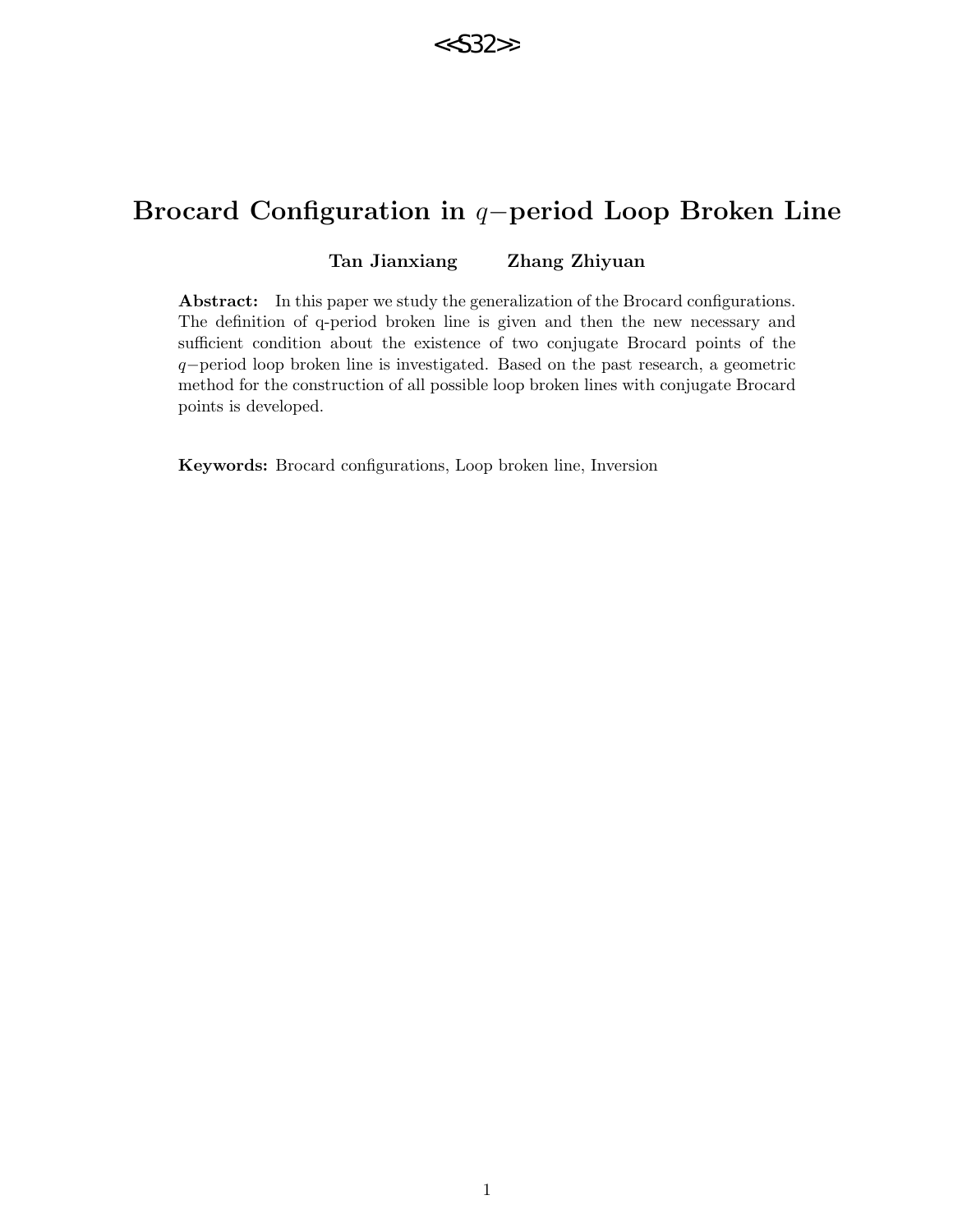## 1. Introduction

#### 1.1 Background

Brocard point is feature point in a triangle which is first observed by  $Crelle$  in  $1816^{[1]}$ , Their definition is as follows:

In any  $\Delta A_1 A_2 A_3$  there is exactly one point  $T_1$  such that

$$
\angle T_1A_1A_2 = \angle T_1A_2A_3 = \angle T_1A_3A_1 = \omega_1,
$$

and exactly one point  $T_2$  such that

$$
\angle T_2A_2A_1 = \angle T_2A_3A_2 = \angle T_2A_1A_3 = \omega_2.
$$

Then  $T_1$  and  $T_2$  are defined as the *first* and *second Brocard point* of  $\Delta A_1 A_2 A_3$ , respectively. They are collectively called conjugate Brocard point.



After being investigated for more than a century, many theorems of Brocard configurations have been found. One issue with such past research has been limited on triangles and quadrilaterals,with general polygons or broken lines being largely ignored.

To facilitate understanding, the definitions of a loop broken line<sup>[4]</sup> and its Brocard points are given. Unless stated otherwise, any 'n' appearing in this article is not less than 5, with the subscripts in modulus n.

**Definition 1.1** If any three of n distinct points  $A_1, A_2, \dots, A_n$  on a plane are non-collinear, draw the segments  $A_1A_2, A_2A_3, \cdots, A_nA_1$ ; the figure is called a *closed broken line*, denoted by  $A_1A_2 \cdots A_n$ . **Definition 1.2** A closed broken line is defined as a *loop broken line* if any of its angles are less than  $\pi$ , and there exists a fixed point M; when a point P moves forward along the broken line, M is always on the left (or right) side of the forward direction. For a loop broken line, this kind of point M is called a same-side point of the loop broken line.



Fig.2.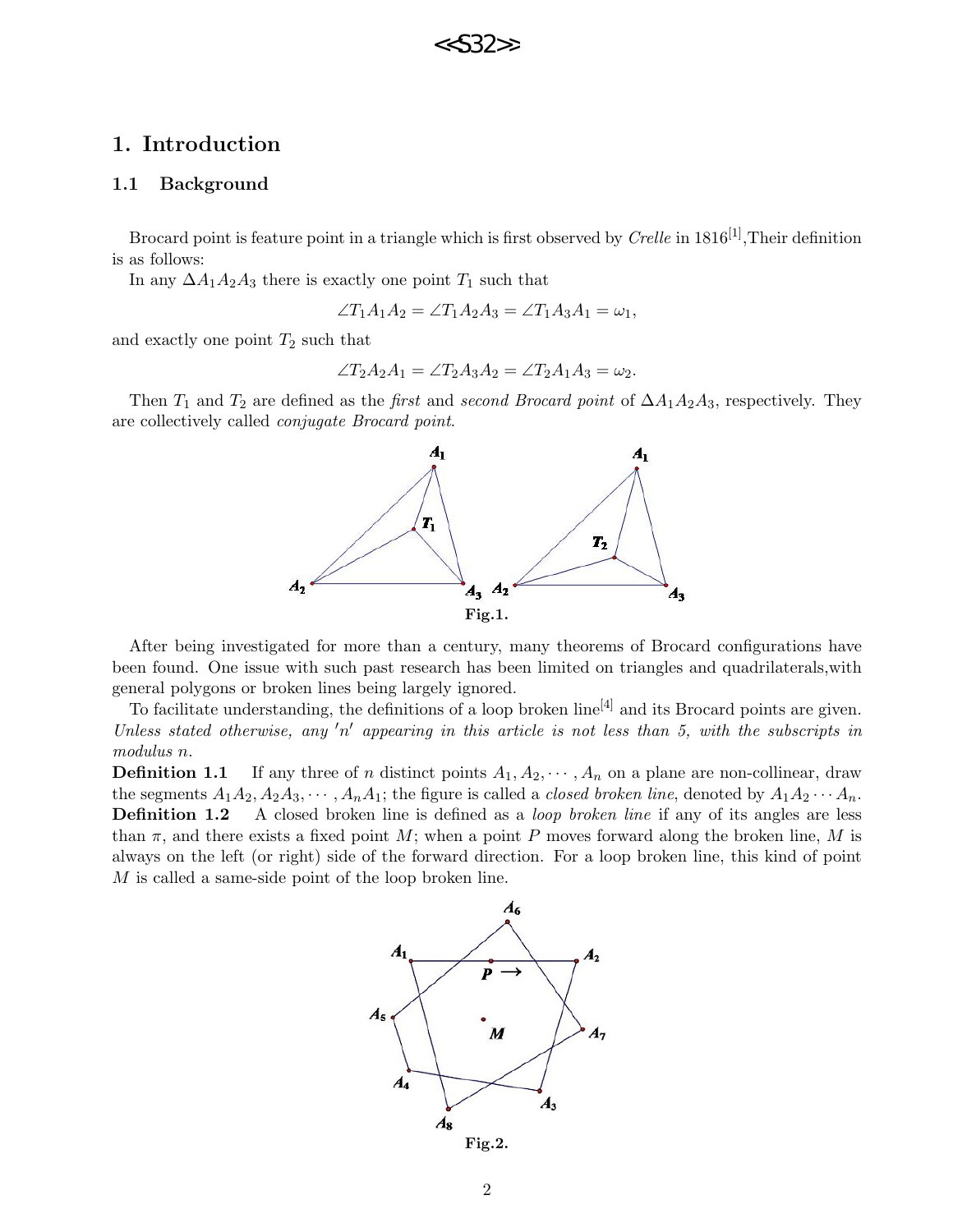

**Definition 1.3** For a loop broken line  $A_1A_2 \cdots A_n$ , one of its same-side points, denoted  $T_1$ , is the first Brocard point if  $\angle T_1A_iA_{i+1} = \omega_1$  is valid for all  $1 \leq i \leq n$ ;  $\omega_1$  is known as the first Brocrd angle. Similarly, one of its same-side point, denoted  $T_2$ , is the second Brocard point if  $\angle T_2A_iA_{i-1} = \omega_2$  is valid for all  $1 \leq i \leq n$ .  $\omega_2$  is known as the second Brocrd angle.

If  $A_1A_2 \cdots A_n$  has both the first and the second Brocard points  $T_1$  and  $T_2$ , then they are collectively called the conjugate Brocard points of  $A_1A_2\cdots A_n$ ,  $\omega_1$  and  $\omega_2$  are collectively called the *conjugate* Brocard angles.



In 1998, Professor Xiong Zengrun extended the Brocard points to the loop broken lines<sup>[3]</sup>. He put forward a necessary and sufficient condition for a loop broken line to have a first Brocard point:

$$
\frac{a_i}{a_{i+1}\sin A_{i+1}} + \cot A_{i+2} = \cot \omega_1
$$

is valid for all  $1 \leq i \leq n$ , herein  $a_i = A_i A_{i+1}$ .

It is well known that any general triangle has conjugate Brocard points. But a loop broken line with first Brocard point may not have conjugate ones (see the figures in chapter 4). We investigated the existence conditions of conjugate Brocard points, something that the past research is yet to consider.

Obviously we cannot construct the second Brocard points by simply using reflections. However, by simulating the symmetrical conclusion of Xiong's, we can get a necessary and sufficient condition for a loop broken line to have conjugate Brocard points:

$$
\begin{cases} \frac{a_i}{a_{i+1}sin A_{i+1}} + \cot A_{i+2} = \cot \omega_1\\ \frac{a_{i+1}}{a_i sin A_{i+1}} + \cot A_i = \cot \omega_2 \end{cases}
$$

is valid for all  $1 \leq i \leq n$ .

Further progression from these formulas remains impractical. Additionally, it is difficult to generalize concise results.

Therefore we added a necessary and sufficient condition based on the geometric method of inversion: we will prove the existence of the conjugate Brocard point iff in the harmonic  $n-p$ oint range we defined (see Chapter 2). Furthermore, we gave a geometric method of constructing all the loop broken line which has the conjugate Brocard point. Then we investigated the figure of several loop broken lines sharing common conjugate Brocard points, which are called  $q$  –period loop broken line.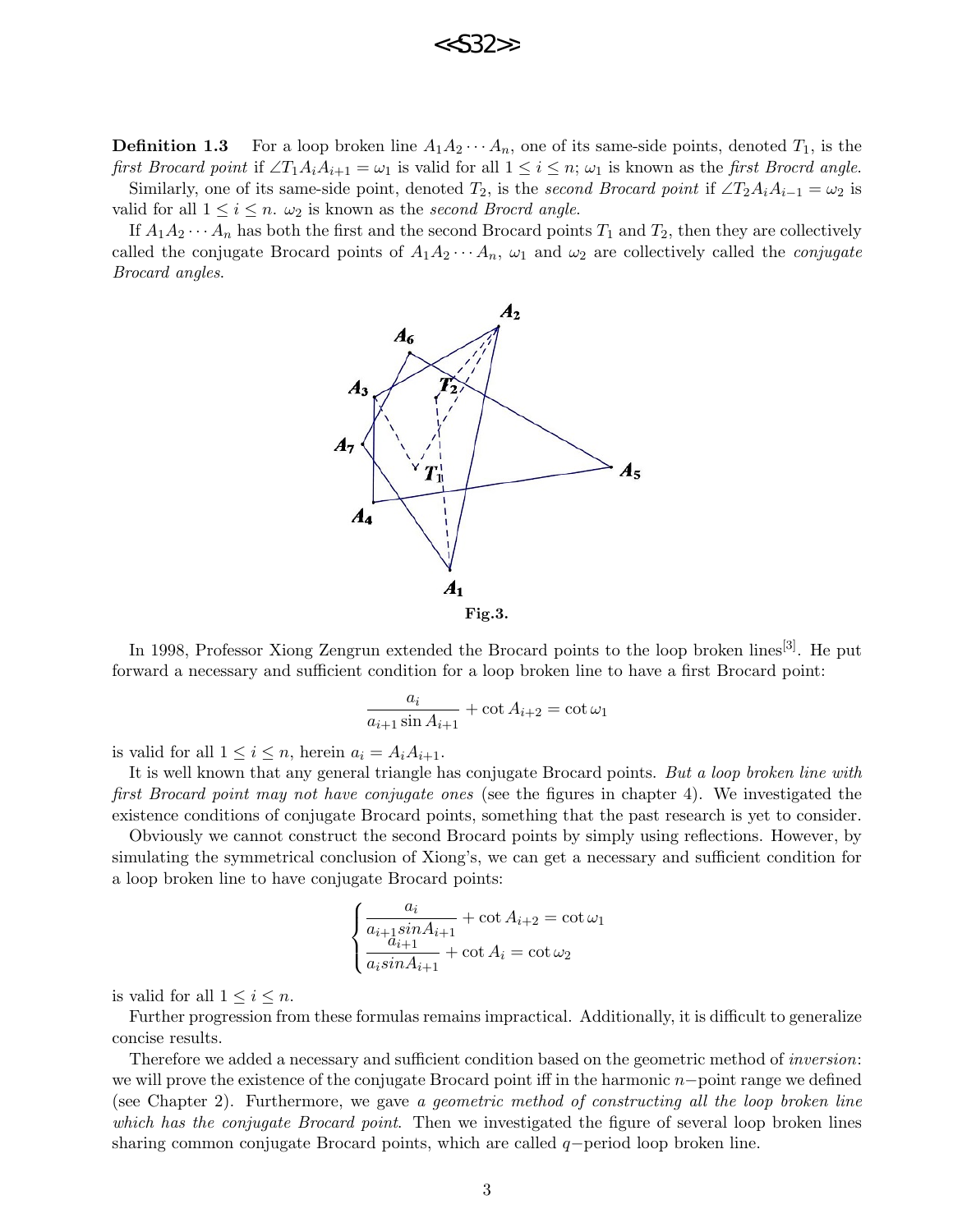

Besides, we found that the conjugate Brocard points and their associative feature points in loop broken lines have similar geometric structures as those in triangles, most of them can be generalized. Due to limited space, these results will be examined in detail at a later date.

#### 1.2 Main results

Firstly, we list the main results in the paper below. The definitions of the notations of Theorem 1 and 2 can be found in Chapter 2, while those of Theorem 3 can be found in Chapter 4.

**Theorem 1** If conjugate Brocard points  $T_1$  and  $T_2$  exist in a loop broken line  $B_1B_2 \cdots B_n$ , then its conjugate Brocard angles are equal. (i.e. $\omega_1 = \omega_2$ ).

**Theorem 2** A loop broken line  $B_1B_2 \cdots B_n$  has conjugate Brocard points iff there exist an interger p where  $1 \le p \le n-1$  and  $gcd(n, p) = 1$ , and  $B_1B_2 \cdots B_n$  can be noted as  $B[n, p]$ .

**Theorem 3** For an integer p where  $1 \leq p \leq n-1$  and  $gcd(n, p) = 1$ , if each period of a  $B(n, p, q)$ has conjugate Brocard points and can be denoted as a  $B_i[n,p]$ , then  $B(n,p,q)$  has conjugate Brocard points iff the conjugate Brocard points and circumcircle of each period coincide.

## 2. Definitions

In this chapter several definitions are given in order to simplify the proof.

**Definition 2.1** If any three of n distinct points  $A_1, A_2, \dots, A_n$  on a plane are non-collinear, they are defined as an *n-point set*, denoted by  $A(n)$  where A can be replaced by any letters corresponding to the points. For example, for  $X_1, X_2, \cdots, X_n$ , we use  $X(n)$ .

**Definition 2.2** If n distinct points  $A_1, A_2, \dots, A_n$  lie on a circle in an arbitrary order, they are defined as an *inscribed n-point set*, denoted by  $A\{n\}$ . An  $A\{n\}$  is especially defined as a *inscribed* n-point range if the subscripts of the points increase (or decrease) in counterclockwise order, denoted by  $A\{n\}$ .

Unless stated otherwise, we use the subscripts of  $A\{n\}$  increase in counterclockwise order for simplicity.

**Definition 2.3** For an  $A\{n\}$ , if

$$
\frac{A_i A_{i+3} \cdot A_{i+1} A_{i+2}}{A_i A_{i+1} \cdot A_{i+2} A_{i+3}} = f(n)
$$

is valid for any  $1 \leq i \leq n$ , herein

$$
f(n) = \left|\frac{\sin\frac{3\pi}{n}}{\sin\frac{\pi}{n}}\right| = 2\cos\frac{2\pi}{n} + 1^1
$$

then this  $A\{n\}$  is called a *harmonic n-point range*, denoted by  $A[n]$ .

**Definition 2.4** If an  $A\{n\}$  coincides with the vertices of a regular n-gon, then the  $A\{n\}$  is defined as a regular *n*-point range, denoted by  $A\langle n \rangle$ .

**Definition 2.5** For an  $A(n)$ , integer p such that  $gcd(n, p) = 1$  where  $1 \leq p \leq n-1$  and  $k =$  $1, 2, \dots, n$ , mark the vertices of  $A(n)$  by denoting  $B_k$  to the point  $A_{kn}$ . It is clear that every point of  $A(n)$  is marked exactly once by the residue theory in number theory.

<sup>&</sup>lt;sup>1</sup>Actually we get the value of  $f(n)$  from a regular *n*-point range. I.e.  $A\langle n\rangle$  is a special type of  $A[n]$ .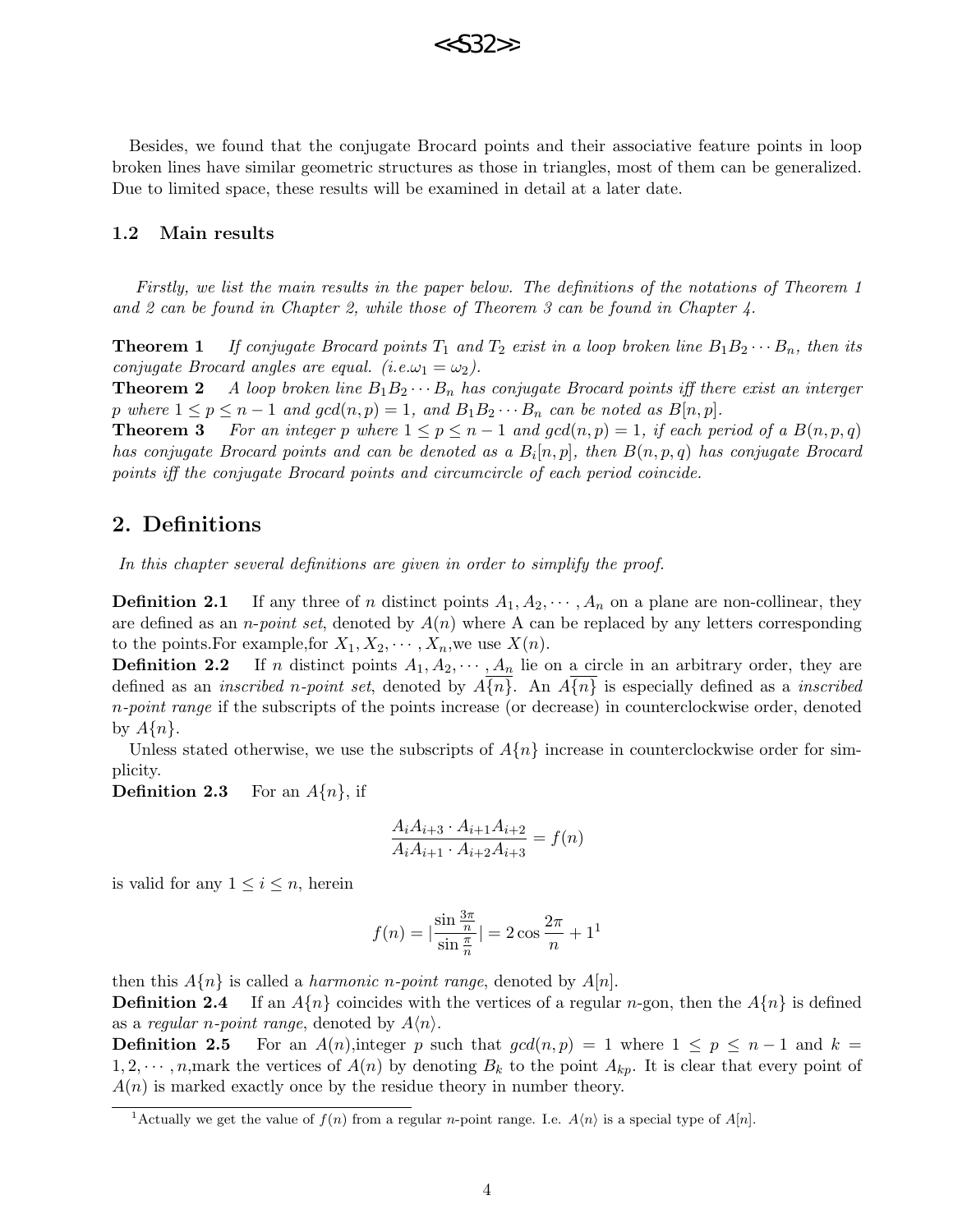

Let  $B_k$  be the point  $A_{kp}$  for each  $k = 1, 2, \dots, n$ . It is clear that every point of  $A(n)$  is redenoted exactly once. Hereinafter when  $B_k$  appears it always refer to this way of redenoting  $A(n)$ .

If  $B_1B_2\cdots B_n$  is a loop broken line, then it is called the p-th broken line of  $A(n)$ , denoted by  $B(n, p)$ . There is no confusion because we do not consider different values of  $p$  at the same time.

We can replace  $A(n)$  in the definition by  $A\{n\}$ ,  $A\{n\}$ ,  $A[n]$  and  $A\langle n\rangle$  to define pseudo inscribed p-th broken line, inscribed p-th broken line, harmonic p-th broken line and regular p-th broken line, respectively, also denoted similarly by  $B\overline{\{n,p\}}$ ,  $B\{n,p\}$ ,  $B[n,p]$  and  $B\langle n,p\rangle$ .

## 3. Auxiliary Theorems

Through our study we found some special properties of the point range from one loop broken line with conjugate Brocard points. We will give several auxiliary theorems and corollaries which are useful in later proofs.

#### 3.1 Preliminaries

**Definition 3.1** Given a circle  $\odot$ O whose radius r not zero; if X and X' lie on a line through O,  $\overrightarrow{OX} \cdot \overrightarrow{OX'} = r^2$ , then the transformation of determining either when the other is given is called inversion<sup>[1]</sup>, which is denoted by  $I(O, r^2)$ .  $\odot O$  is called base circle, r is called inversion radius, O is called *inversion center*. Hereinafter an inversion is usually denoted by  $I(O)$  for short.

**Definition 3.2** Let  $\alpha$  and  $\beta$  be set of points, then  $\alpha$  and  $\beta$  are said to be *mutually inverse* with regard to an inversion  $I(O)$ , if  $I(O)$  transform  $\alpha$  into  $\beta$ . We denote by  $J(\odot O, X)$  the inverse of X with regard to circle  $\odot$ O.

Hereinafter,  $I(O) : X \to X'$  implies that X and X' are mutually inverse with regard to  $I(O)$ ,  $I(O): \odot C \rightarrow \odot C'$  implies that  $\odot C$  and  $\odot C'$  are mutually inverse with regard to  $I(O)$ .

**Definition 3.3** Let  $A, B$  be two fixed points. A point C moves such that  $AC$  and  $BC$  has a constant ratio t, then the locus of C is a circle whose center is collinear with  $A, B$ . The locus is called an Apollonius circle<sup>[1]</sup> whose base points are A, B. We take an arbitrary point  $C_0$  on the locus to denote it by  $\tau(A, B, C_0)$ .

#### 3.2 Theorems of point range

In this section a theorem depicting the harmonic n-point range is given. We discovered and proved the theorem along with the corollaries mainly by inversion.

**Theorem 3.4** The sufficient and necessary condition for an  $A\{n\}$  to be an  $A[n]$  is it can be transformed into an  $A'(n)$  by an inversion  $I(S)$ :  $A_i \to A'_i$  where  $i = 1, 2, \dots, n$ , similarly hereinafter.

<sup>&</sup>lt;sup>2</sup>From the definiton it can be seen that  $B(n, p)$  and  $B(n, n - p)$  are the same broken line with different orientation. Therefore a  $B(n, p)$  with conjugate Brocard points is equivalent to both  $B(n, p)$  and  $B(n, n-p)$  with first Brocard point.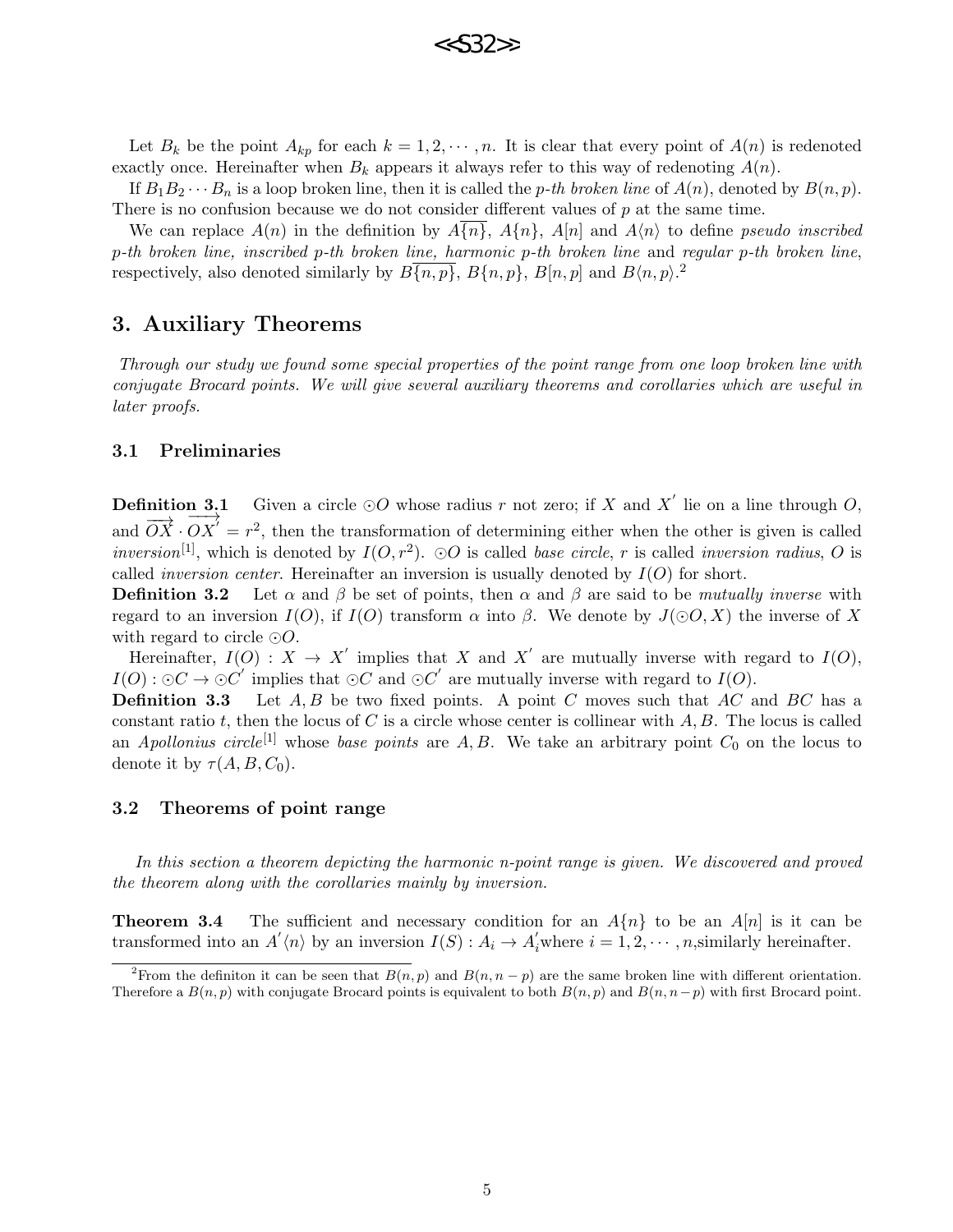



Lemma 3.5 Let A, B, C be three points on the plane. Construct  $I(S, r^2) : X \to X'$  (where X =  $A, B, C, \dots$ ). Then  $A'B' = C'B'$  if and only if S is on  $\tau(A, C, B)$ .



*Proof.* By the definition of inversion,  $\triangle SA'B' \sim \triangle SBA$ , hence  $\frac{A'B'}{AB}$  $\frac{1}{AB} =$  $SA^{\prime}$  $\frac{SA'}{SB} = \frac{r^2}{SA}$  $\frac{1}{SA \cdot SB}$ , similarly  $C^{^{\prime}}B^{^{\prime}}$  $\frac{C'B'}{CB} = \frac{r^2}{SC}$  $\frac{r^2}{SC \cdot SB}$ , thus  $A'B' = C'B' \Leftrightarrow \frac{SA}{AB} = \frac{SC}{CB} \Leftrightarrow S$  is on  $\tau(A, C, B)$ . Lemma 3.6 Let  $A_1, A_2, A_3, A_4$  lies on a circle  $\odot$ O. Denote  $t = \frac{A_1 A_4 \cdot A_2 A_3}{4 A_4 A_4 A_3 A_4}$  $\frac{A_{1}A_{4}}{A_{1}A_{2}\cdot A_{3}A_{4}}$ ,  $\Gamma_{1}$  the circle  $\tau(A_{1},A_{3},A_{2}),$ and  $\Gamma_2$  the circle  $\tau(A_2, A_4, A_3)$ . Then

$$
\Gamma_1, \Gamma_2 \quad are \begin{cases} \text{intersecting,} & \text{if } 0 < t < 3 \\ \text{tangent,} & \text{if } t = 3 \\ \text{seperated,} & \text{if } t > 3 \end{cases}
$$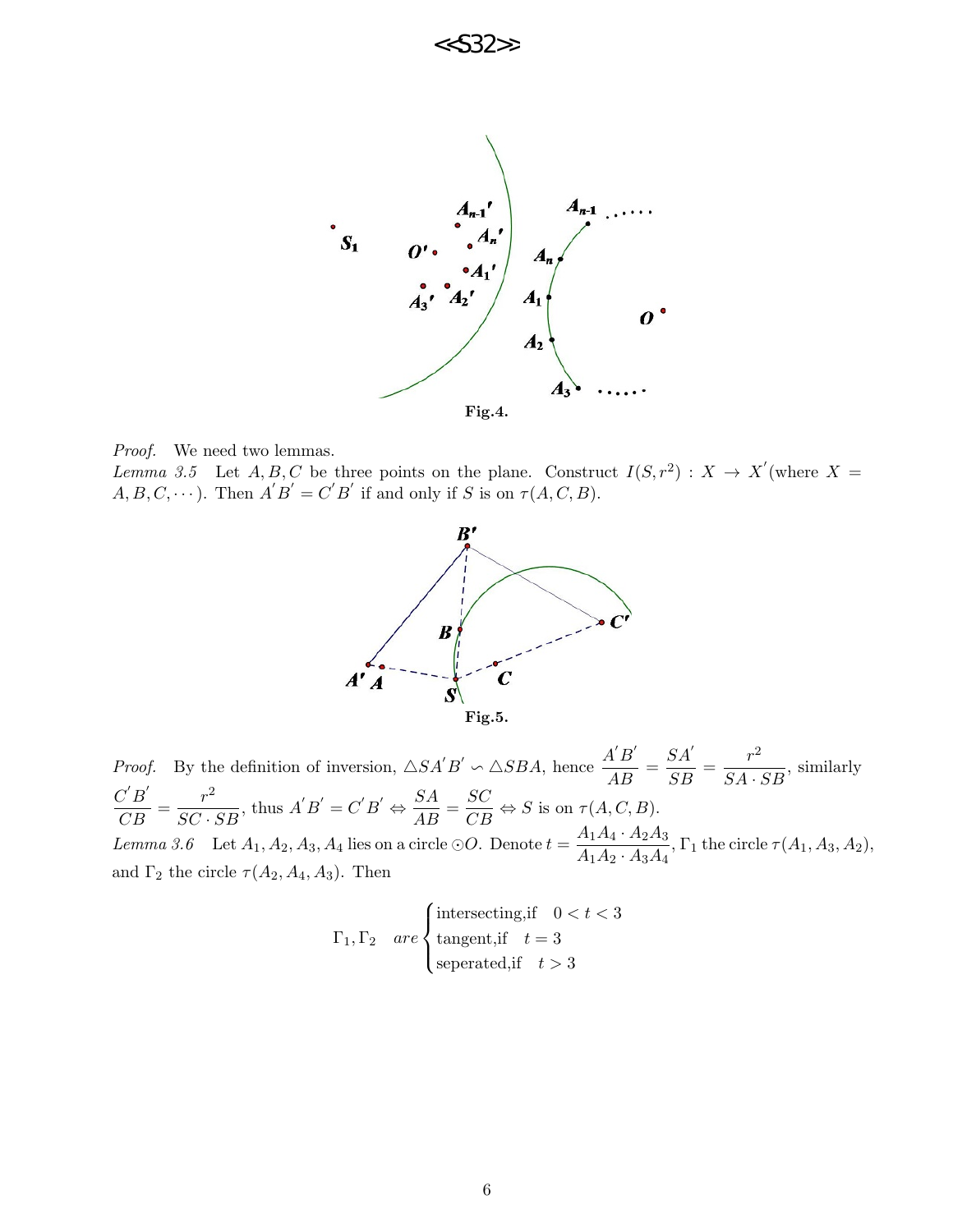



Proof. We transform the proposition into the following figure.

Given a  $\triangle ABC$ , let P, Q lies on the sides AB, AC respectively such that  $AP = AQ$ . Let  $\odot O$  passes through P, Q; also both on a tangent to AB, AC. BQ meet  $\odot$ O again at R, CP meet  $\odot$ O again at S. Denote  $u = BP + CQ - BC$  and  $v = \frac{PQ \cdot RS}{PR \cdot QS}$ ; then the relations between  $u, v$  are shown below:



Let the tangent line of  $\odot O$  which passes through  $A_2, A_3$  be  $l_2, l_3$  respectively. It is known that the centers of  $\Gamma_1, \Gamma_2$ , denoted by  $O_1, O_2$ , lies on  $l_2, l_3$  respectively. Then the positional relationship between  $\Gamma_1, \Gamma_2$  is determined by  $O_1A_2 + O_2A_3 - O_1O_2$ . Thats why we make the transformation.

Denote  $BC = a$ ,  $CA = b$ ,  $AB = c$ ,  $s = \frac{a+b+c}{a}$  $\frac{b+c}{2}$ , then  $\sin \frac{A}{2}$  =  $\sqrt{\frac{(s-b)(s-c)}{bc}}$ . By the law of sines,

$$
v = \frac{\sin \angle BPS}{\sin \angle BQP} \cdot \frac{\sin \angle CQR}{\sin \angle CPQ} = \frac{\sin \angle APC}{\sin \angle QPC} \cdot \frac{\sin \angle AQB}{\sin \angle PQB}
$$

$$
= \frac{AC}{CQ} \cdot \frac{PQ}{AQ} \cdot \frac{AB}{BP} \cdot \frac{QP}{AP} = \frac{4bc \sin^2 \frac{A}{2}}{CQ \cdot BP}
$$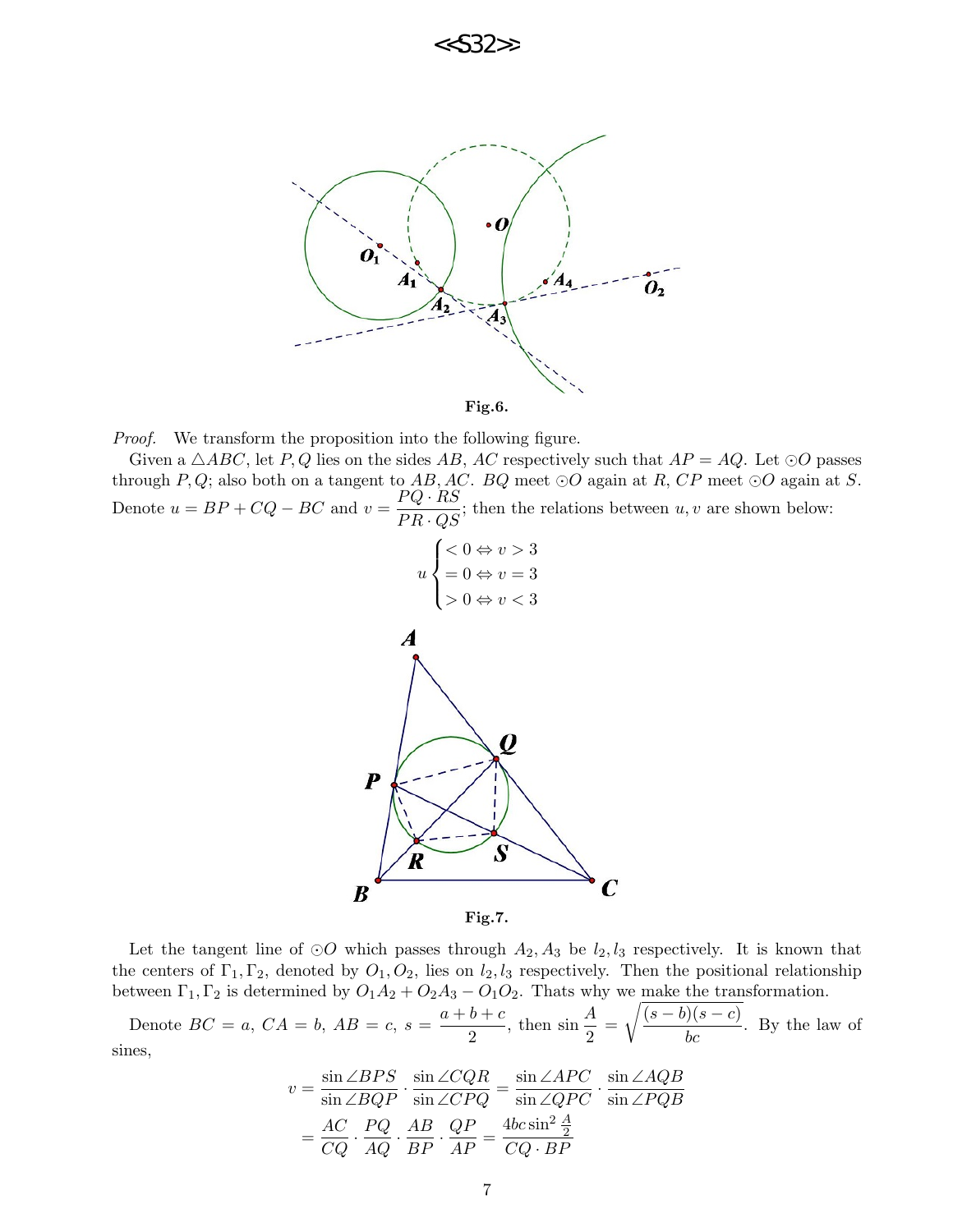If  $u = 0$ , it is obvious that  $\odot O$  is the inscribed circle of  $\triangle ABC$ . Thus  $BP = s - b$ ,  $CQ = s - c$ , we get that

$$
\frac{PS \cdot QR}{PR \cdot QS} = \frac{4bc \sin^2 \frac{A}{2}}{(s-b)(s-c)} = 4
$$

by the Ptolemy's theorem we get  $v = 3$ .

If  $P', Q'$  satisfy  $u' = BP' + CQ' - BC < 0$ , it is obvious that  $BP' < BP$ ,  $CQ' < CQ$ , therefore

$$
\frac{P'S' \cdot Q'R'}{P'R' \cdot Q'S'} = \frac{4bc \sin^2 \frac{A}{2}}{CQ' \cdot BP'} > \frac{4bc \sin^2 \frac{A}{2}}{CQ \cdot BP} = 4
$$

Thus  $v' = v = \frac{P'Q' \cdot R'S'}{P'P' \cdot Q'S'}$  $\frac{P'Q' \cdot R'S'}{P'R' \cdot Q'S'} > 3$ . By similar argument we can prove the case of  $u' > 0$ . Then we return to the original problem.

Sufficiency:

For an  $A'(n)$ , let S be an arbitrary point not on its circumcircle. Construct  $I(S) : A_i \to A'_i$  $i<sub>i</sub>$ , by the definition of inversion, it is easy to obtain that the ratio of the product of opposite sides in a quadrangle in inversion is a constant (then we simplify it as *inversion invariance*). From the conclusion we get

$$
\frac{A_i A_{i+3} \cdot A_{i+1} A_{i+2}}{A_i A_{i+1} \cdot A_{i+2} A_{i+3}} = \frac{A_i^{\prime} A_{i+3}^{\prime} \cdot A_{i+1}^{\prime} A_{i+2}^{\prime}}{A_i^{\prime} A_{i+1}^{\prime} \cdot A_{i+2}^{\prime} A_{i+3}} = f(n)
$$

Therefore the inverse of  $A'(n)$  must be an  $A[n]$ .

Necessity:

Denote by  $\Gamma_1$  the circle  $\tau(A_1, A_3, A_2)$ ; and  $\Gamma_2$  the circle  $\tau(A_2, A_4, A_3)$ .

Since  $f(n) = |$  $\frac{\sin \frac{3\pi}{n}}{\sin \frac{\pi}{n}}$  $| = |3 - 4\cos^2{\frac{\pi}{n}}| < 3$ , by Lemma 3.6 we have  $\Gamma_1, \Gamma_2$  intersecting at two points

 $S_1, S_2$ ; take either of them to be the inversion center, we may assume it as  $S_1$ .

Construct  $I(S_1)$ :  $A_i \rightarrow A'_i$ , Note that  $S_1$  lies on  $\Gamma_1$  and  $\Gamma_2$ , by Lemma 3.5 we get  $A_1'A_2 = A_2'A_3'$ 3 and  $A'_2A'_3 = A'_3A'_4$  $A'_1$ . From the inversion invariance follows  $\frac{A'_1 A'_2}{A'_1 A'_2}$ 4  $\overline{A_1'A_2'}$  $= f(n)$ , thus  $A'_1$  $A'_1, A'_2, A'_3, A'_4$  are 4 adjacent vertices of a regular n-point range.

We claim that  $I(S_1)$  invert  $A[n]$  into  $\overline{A}'(n)$ . Suppose that  $A'_1$  $A'_1, A'_2, \cdots, A'_l$  are l adjacent vertices of a regular *n*-point range. The proposition already holds for  $l = 4$ . Assume the proposition already holds for  $i = 4, 5, \dots, l$ . Then we follow on with the case of  $l + 1$ . From inversion invariance follows  $A'_{l-2}A'_{l+1} \cdot A'_{l-1}A'_{l}$ l  $\overline{A_{l-2}}' A_{l-1}' \cdot A_l' A_l'$  $l+1$  $= f(n)$ , hence  $A'_{l-2}A'_{l}$  $l+1$  $\overline{A_l}^{\prime} A_l^{\prime}$  $l+1$  $= f(n)$ , thus  $A'_{l+1}$  is the intersection of  $\odot O$  and an

Apollonius circle whose base points are  $A'_l$  $'_{l-2}, A'_{l}.$ 



Fig.8.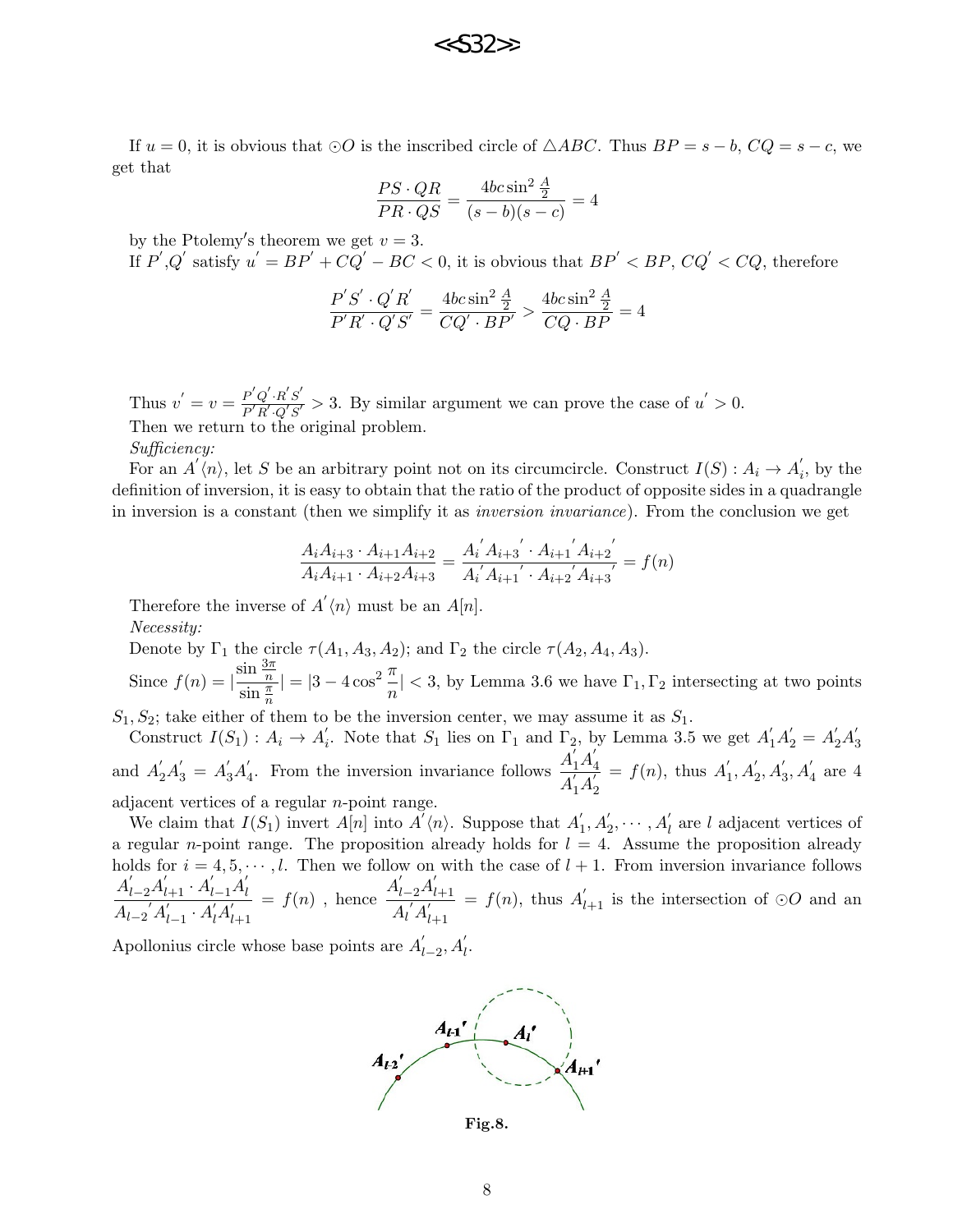

It is clear that the next adjacent vertice of the regular  $n$ -point range is one of the intersections. Note that an inversion does not change the arrangement of  $A_1^{\prime}$  $\bar{A}_1, A_2', \cdots, A_l', A_{l+1}', \text{ therefore } A_{l+1}' \text{ must}$ be the next adjacent point of the regular *n*-point range. The proposition holds for  $l + 1$ ; by induction we have completed the proof. Thus an  $A[n]$  can be inverted into an  $A'(n)$ .

**Corollary 3.7** There exist exactly two points  $S_1, S_2$  as the center of inversion, which transform an  $A[n]$  into an  $A'(n)$ . We refer to them as the *first* and the *second isodynamic point*. It is can be clearly observed that  $S_1, S_2$  are inverse with regard to  $\odot O$ . Without loss of generality we let  $S_1$  is always outside  $\odot O$ .

**Corollary 3.8** For an A[n] and its p-th broken line, we have  $\frac{B_i B_{i+3} \cdot B_{i+1} B_{i+2}}{B_i B_{i+2}}$  $\frac{B_i B_{i+1} - B_{i+1} B_{i+2}}{B_i B_{i+1} \cdot B_{i+2} B_{i+3}} = f(n, p)$ , herein

 $f(n,p) = |$  $\frac{\sin \frac{3p\pi}{n}}{\sin \frac{p\pi}{n}}$ 

**Corollary 3.9** For an  $A[n]$  and any  $1 \le i \le n$ , construct the tangent line through  $A_{i+k}$  and  $A_{i-k}$  with regard to  $\odot O$  respectively and let  $P_{ik}$  be the intersection of them (if  $A_{i-k} \equiv A_{i+k}$  then  $P_{ik} \equiv A_{i-k}$ ), then  $P_{i1}, P_{i2}, \cdots, P_{is}, A_i$  are collinear; herein  $s = \lfloor \frac{n}{2} \rfloor$  $\frac{1}{2}$ . This line is refer to as the *harmonic diagonal* through  $A_i$ , denoted by  $l_i$ .

*Proof.* By theorem 3.4, let  $A'(n)$  and  $A[n]$  be mutually inverse with regard to  $I(S_1)$ . Let  $A'_iC'_i$  $i\,$  be the diameter of  $A' \langle n \rangle$ s circumcircle, and let  $I(S_1) : C_i \to C'_i$ i



Note that  $A_i'A_{i+k}'C_i'A_i'$  $i_{-k}$  is a harmonic quadrilateral<sup>3</sup>; by the inversion invariance we get that,  $A_iA_{i+k}C_iA_{i-k}$  is also a harmonic quadrilateral. Therefore  $P_{ik}, A_i, C_i$  are collinear;  $P_{i1}, P_{i2}, \cdots, P_{is}, A_i$ are also collinear.

**Corollary 3.10** All of  $A[n]$ 's harmonic diagonals are concurrent at a point K, which is defined as the *conjugate* barycenter of  $A[n]$ .

 ${}^{3}$ A cyclic quadrilateral that the products of opposite sides are equal.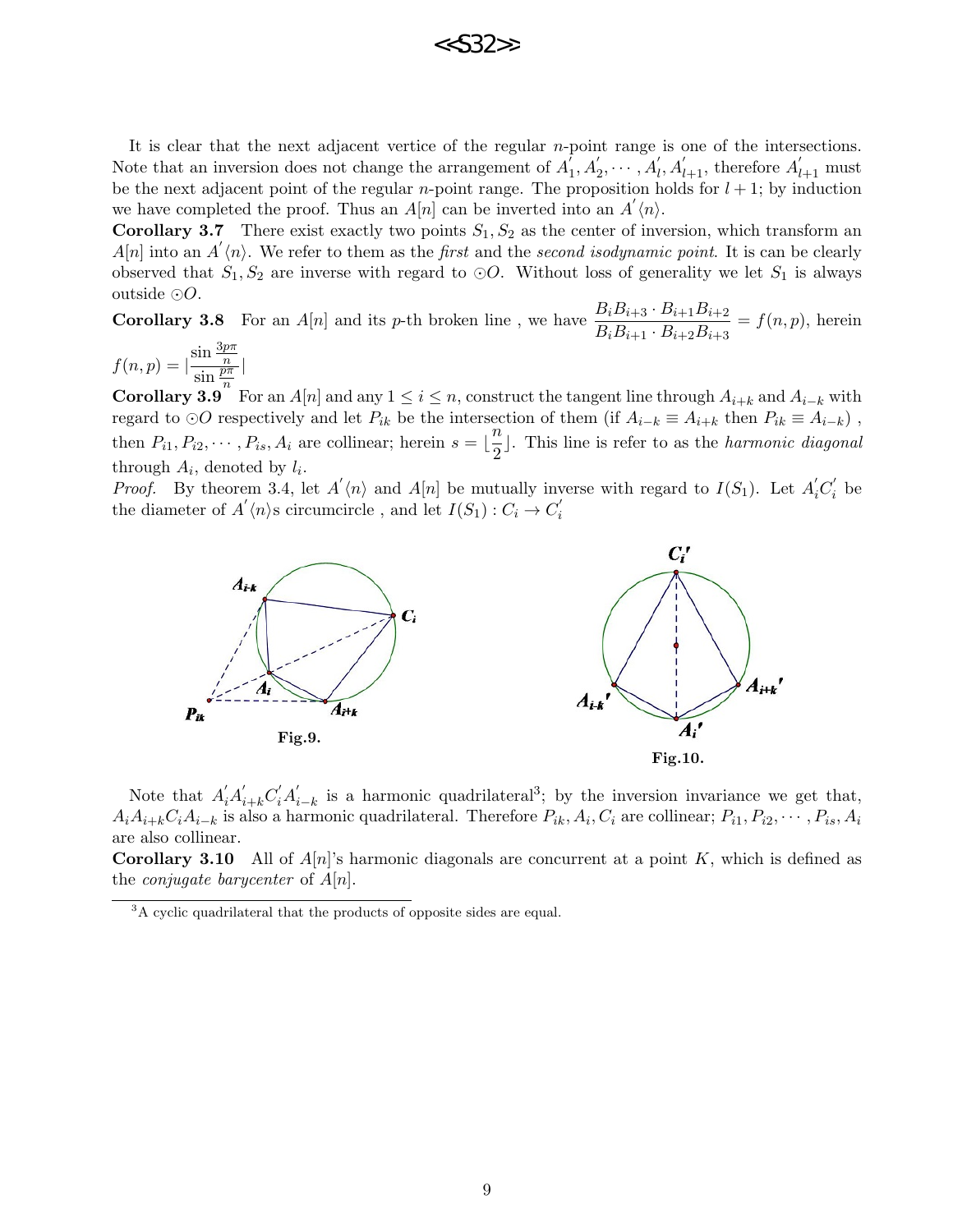

#### 3.3 Theorems of cyclic broken line

In this section we provide a cyclic broken line theorem; it will be particularly useful in proving the necessary condition in chapter 4.

**Theorem 3.11** For any  $B\{n, p\}$ , there exist an integer  $1 \leq k \leq n$  such that

$$
\frac{B_k B_{k+3} \cdot B_{k+1} B_{k+2}}{B_k B_{k+1} \cdot B_{k+2} B_{k+3}} \le 3.
$$

*Proof.* There are three mutually inequivalent orders of 4 adjacent points in a  $B\{n, p\}$ , which are shown in Fig.12. The directed arc, designated by the symbol  $\sim$ ,  $\widehat{XY}$  is that the arc of the circle on which the point  $X$  must be moved in counterclockwise direction in order coincide with  $Y$ .

However, the third case does not exist. According to the definition of  $B\{n,p\}$ , for any index *i*, the interior of  $\widehat{B_iB_{i+1}}$ (not including the end points of the arcs) should contain the same number of points in  $A(n)$ . Conversely, according to the figure,  $B_{k+2}B_{k+3}$  contains less points in  $A(n)$  than  $B_{k+1}B_{k+2}$ , leading to a contradiction. Therefore only the former two cases are considered.



If a k satisfies the second case in Fig.12, by Ptolemy's theorem,  $\frac{B_k B_{k+3} \cdot B_{k+1} B_{k+2}}{B_k B_{k+1} \cdot B_{k+2} B_{k+3}} < 1 \leq 3$ , which meets the condition.

If any of the integer  $k$  satisfies the first case in Fig.12, then contrarily we assume that

$$
\frac{B_k B_{k+3} \cdot B_{k+1} B_{k+2}}{B_k B_{k+1} \cdot B_{k+2} B_{k+3}} > 3
$$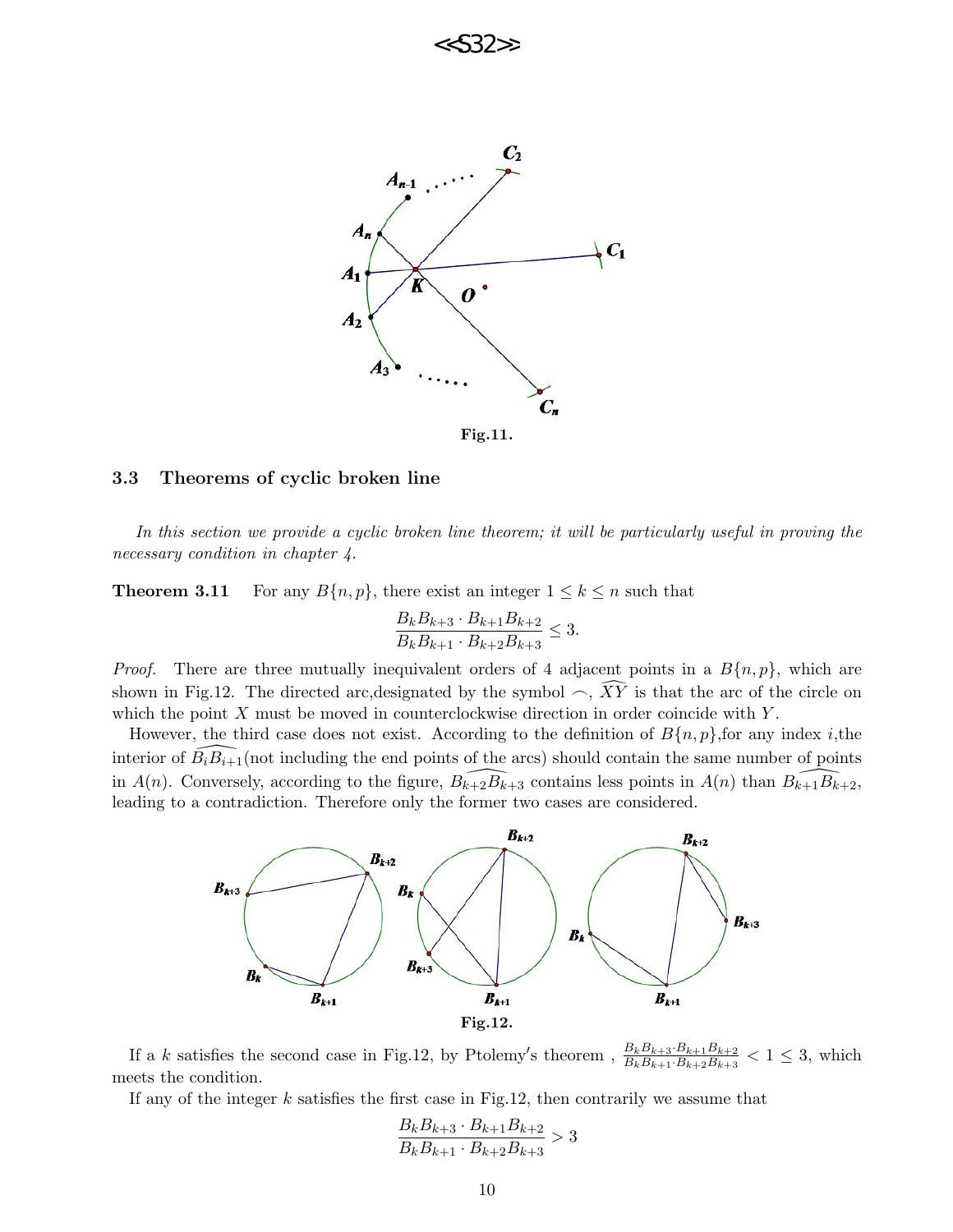

holds for all  $1 \leq k \leq n$ .

Take a k arbitrarily. Denote the circle  $\tau(B_k, B_{k+2}, B_{k+1})$  as  $\Gamma$  and let S be a point on  $\Gamma$ . Construct  $I(S) : B_i \to B_i'$  $i'$ ,  $\odot O \rightarrow \odot O'$ .

By lemma 3.5 we get that  $B'_k B'_{k+1} = B'_{k+1} B'_{k+2}$ . Note that when S tends to the intersection of  $\odot$ O and Γ, the radius of  $\odot O'$  tends to infinity. Hence in that case the central angle of arc  $\widehat{B_kB_{k+2}}$  tends to zero. Therefore we can take an S satisfying  $\angle B'_kO'B'_{k+1} < \frac{2p\pi}{n}$  $\frac{P^n}{n}$ .





From the inversion invariance we get that  $B_{k}'B_{k+3}' \cdot B_{k+1}'B_{k}'$  $k+2$  $\overline{B_{k}^{'}B_{k+1}^{'}\cdot B_{k+2}^{'}B_{k}^{'}}$  $_{k+3}$  $> 3$  is valid for all integer  $1 \leq k \leq n$ . Notice a conclusion: Given  $A, B, C$  in an counterclockwise direction on  $\odot O$ . Suppose  $B^{'}$  lies on  $\odot O$ such that  $\frac{AB'}{BB'} > \frac{AC}{BC}$ , then  $B' \in \widehat{BC}$ .



We can see that when  $t = \frac{AX}{\sqrt{X}}$ BX decreases, the intersection of  $\odot O$  and  $\tau(A, B, X)$  moves further from  $B$  in the direction of  $\overline{B}\overline{A}$ .

We claim that  $B'_{l+1}B'_{l+2} < B'_{l}B'_{l+1}$  is true for all  $l = k+1, k+2, \cdots, k+(n-2)$ .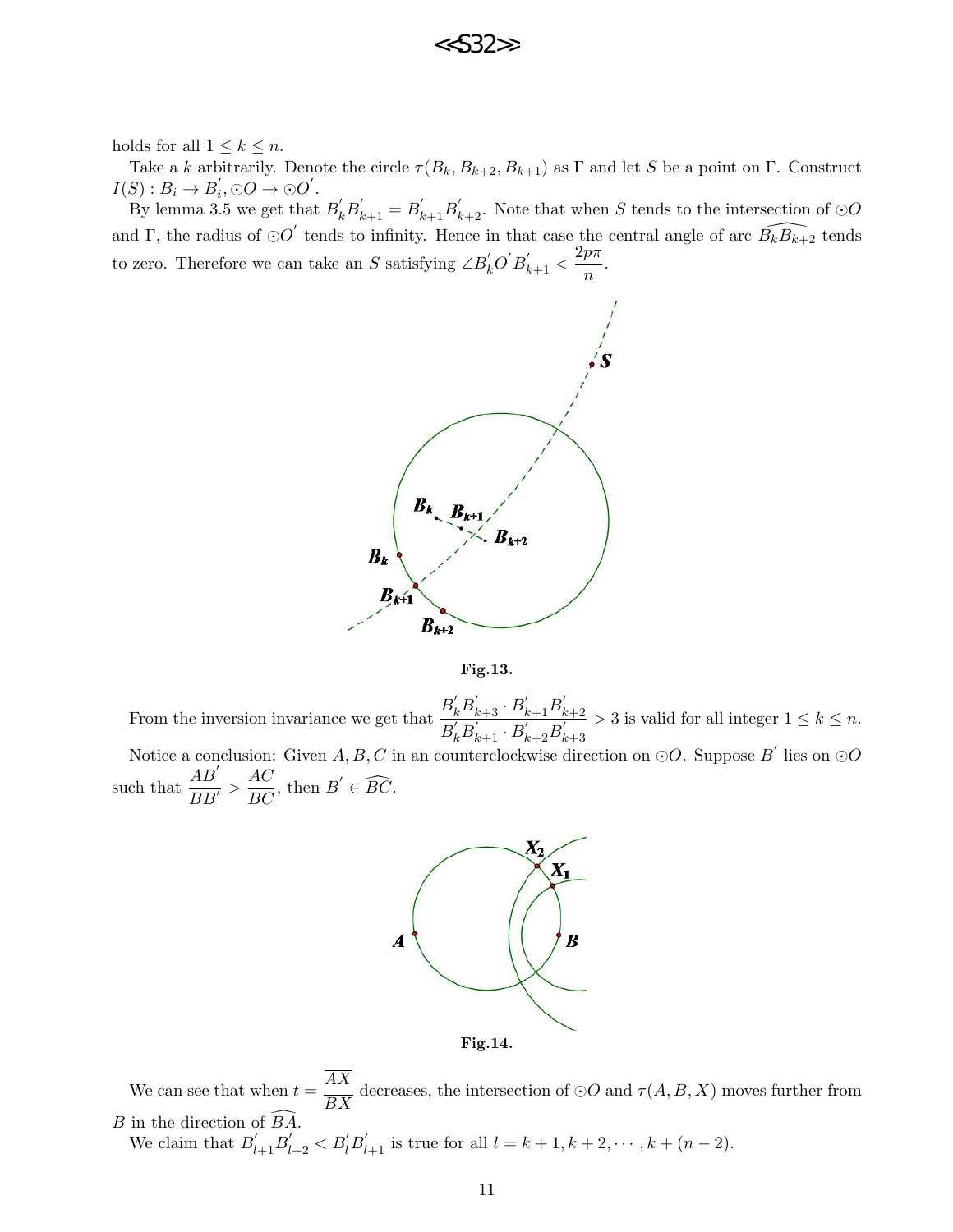



Fig.15.

In fact we only need to prove the case of  $l = k + 1$  and then complete the proof by induction. Take a point  $C_{k+3}$  on  $\widehat{B'_{k+2}B'_{k+1}}$  such that  $B'_{k+2}C_{k+3} = B'_{k+1}B'_{k+2}$ . Since

$$
\frac{B_{k}^{'}B_{k+3}^{'}}{B_{k+2}^{'}B_{k+3}^{'}} > 3 \cdot \frac{B_{k}^{'}B_{k+1}^{'}}{B_{k+1}^{'}B_{k+2}^{'}} = 3.
$$

and  $\frac{B'_kC_{k+3}}{B'_kC_{k+3}}$  $\overline{B_{k+2}'C_{k+3}}$  $<$  3, from the conclusion above we get that  $B'_{k+2}B'_{k+3} < B'_{k+2}C_{k+3} = B'_{k+1}B'_{k+2}$ . Hence  $\angle B'_{l+1}O' B'_{l+2} < \angle B'_{l}O' B'_{l+1} < \frac{2p\pi}{n}$  $\frac{p^{n}}{n}$  is valid for all  $l = k + 1, k + 2, \cdots, k + (n - 2)$ . Thus  $2p\pi =$  $\sum^{n-1}$  $\angle B_{k+i}{}^{'}O^{'}B_{k+i+1}{}^{'}< n\cdot \angle B_{k}{}^{'}O^{'}B_{k+1}{}^{'}< n\cdot \frac{2p\pi}{\pi}$ n

which leads to a contradiction to the definition of  $B\{n, p\}$ .

 $i=0$ 

Consequently the theorem is proved.

By combining Lemma 3.6 and Theorem 3.11 the following corollary is concluded.

**Corollary 3.12** For any  $B\{n,p\}$ , there exists an integer  $1 \leq k \leq n$  and a point S such that  $B'_{k}B'_{k+1} = B'_{k+1}B'_{k+2} = B'_{k+2}B'_{k+3}$  in the construction of  $I(S) : B_i \to B'_i$  $\frac{i}{i}$ .

## 4. Main Results

In this chapter the proofs of three main theorems are provided.

#### 4.1 Proof of Theorem 1

**Theorem 1** If conjugate Brocard points  $T_1$  and  $T_2$  exist in a loop broken line  $B_1B_2 \cdots B_n$ , then its conjugate Brocard angles are equal. (i.e.  $\omega_1 = \omega_2$ ).

*Proof.* First we give the definition of directed area<sup>[4]</sup>.

If T is a same-side point of a loop broken line  $A_1A_2\cdots A_n$ . In the rectangular coordinates system, suppose T is the original point and  $A_i(x_i, y_i)$ . Then the definition of the directed area of  $\triangle TA_iA_{i+1}$ follows:

$$
\overrightarrow{S_{\triangle TA_iA_{i+1}}} = \frac{1}{2} \begin{vmatrix} 0 & x_i & X_{i+1} \\ 0 & y_i & y_{i+1} \\ 1 & 1 & 1 \end{vmatrix}
$$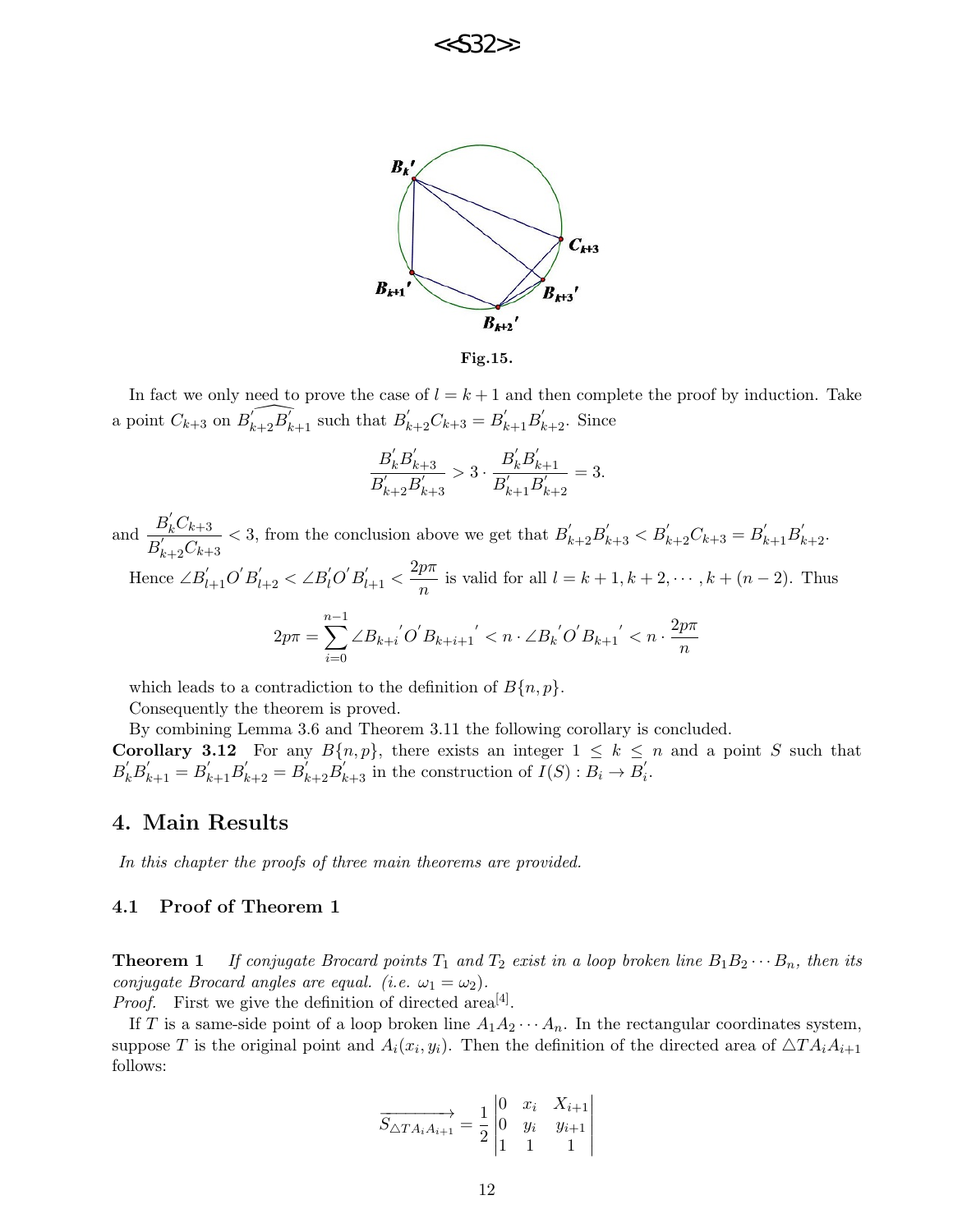

By the definition of same-side point we get that for all the index i,  $\overrightarrow{S_{\Delta TA_iA_{i+1}}}$  have positive (or negative) values. The the sum of all the directed area of  $\triangle TA_iA_{i+1}$  is defined as the directed area of  $A_1A_2 \cdots A_n$ , denoted as  $S_{A_1A_2\cdots A_n}$ .

Let  $b_i$  be the length of  $B_i B_{i+1}$  By the law of sines in  $\triangle T_1 B_i B_{i+1}$ , we get  $\frac{T_1 B_{i+1}}{T_1}$  $rac{F_1B_{i+1}}{\sin \omega_1} = \frac{b_i}{\sin \angle B_i}$  $\frac{b_i}{\sin \angle B_i T_1 B_{i+1}} =$  $b_i$ 

 $\frac{S_i}{\sin B_{i+1}}$ . Hence

$$
|\overrightarrow{S_{B(n,p)}}| = \frac{1}{2}\sum_{i=1}^{n}T_1B_i \cdot b_i \cdot \sin \omega_1 = \frac{1}{2}\sum_{i=1}^{n} \frac{b_{i-1}b_i}{\sin B_i} \cdot \sin^2 \omega_1,
$$

we get that  $\csc^2 \omega_1 =$  $\sum_{i=1}^{n} \frac{b_{i-1}b_i}{\sin B_i}$  $\sin B_i$  $\overrightarrow{2|S_{B(n,p)}|}$ . Similarly, we have  $\csc^2 \omega_2 =$  $\sum_{i=1}^{n} \frac{b_{i-1}b_i}{\sin B_i}$  $\sin B_i$  $\frac{1}{2|\overrightarrow{S}_{B(n,p)}|}$ ; only the proof for  $\omega_1 + \omega_2 < \pi$  remains to be found.



Fig.16.

Construct the line  $T_1T_2, B_1B_2 \cdots B_n$  is divided into two parts such that each part contains at least one vertice of  $B_1B_2\cdots B_n$ . Since  $T_1$  and  $T_2$  are same-side points of  $B_1B_2\cdots B_n$ , we can take one of the two parts such that any  $B_j$  in that part satisfies that  $B_{j+1}$  and  $T_2$  are on distinct sides of  $B_jT_2$ . Then we get  $\omega_1 + \omega_2 < \angle B_{j-1}B_jB_{j+1} < \pi$ , hence  $\omega_1 = \omega_2$ .

Based on this theorem, conjugate Brocard angles are collectively denoted by  $\omega$  in the following paragraphs.

#### 4.2 Proof of Theorem 2

The theorem in this section aims to demonstrate the existence of conjugate Brocard points in a loop broken line. Besides the main theorem, several additional corollaries are given to describe other noteworthy properties of Brocard configurations.

**Theorem 2** A loop broken line  $B_1B_2 \cdots B_n$  has conjugate Brocard points if and only if it there exist an integer p such that  $1 \le p \le n-1$  and  $gcd(n, p) = 1$ , and  $B_1B_2 \cdots B_n$  can be denoted as  $B[n, p]$ . *Proof.* Directed angles<sup>[1]</sup> are required during the proof of sufficiency. The directed angle will be designated by the symbol  $\triangleleft$ .  $\triangleleft ABC$  is that the angle through which the line AB must be rotated about BC in the counterclockwise direction in order to coincide with BC.

Sufficiency: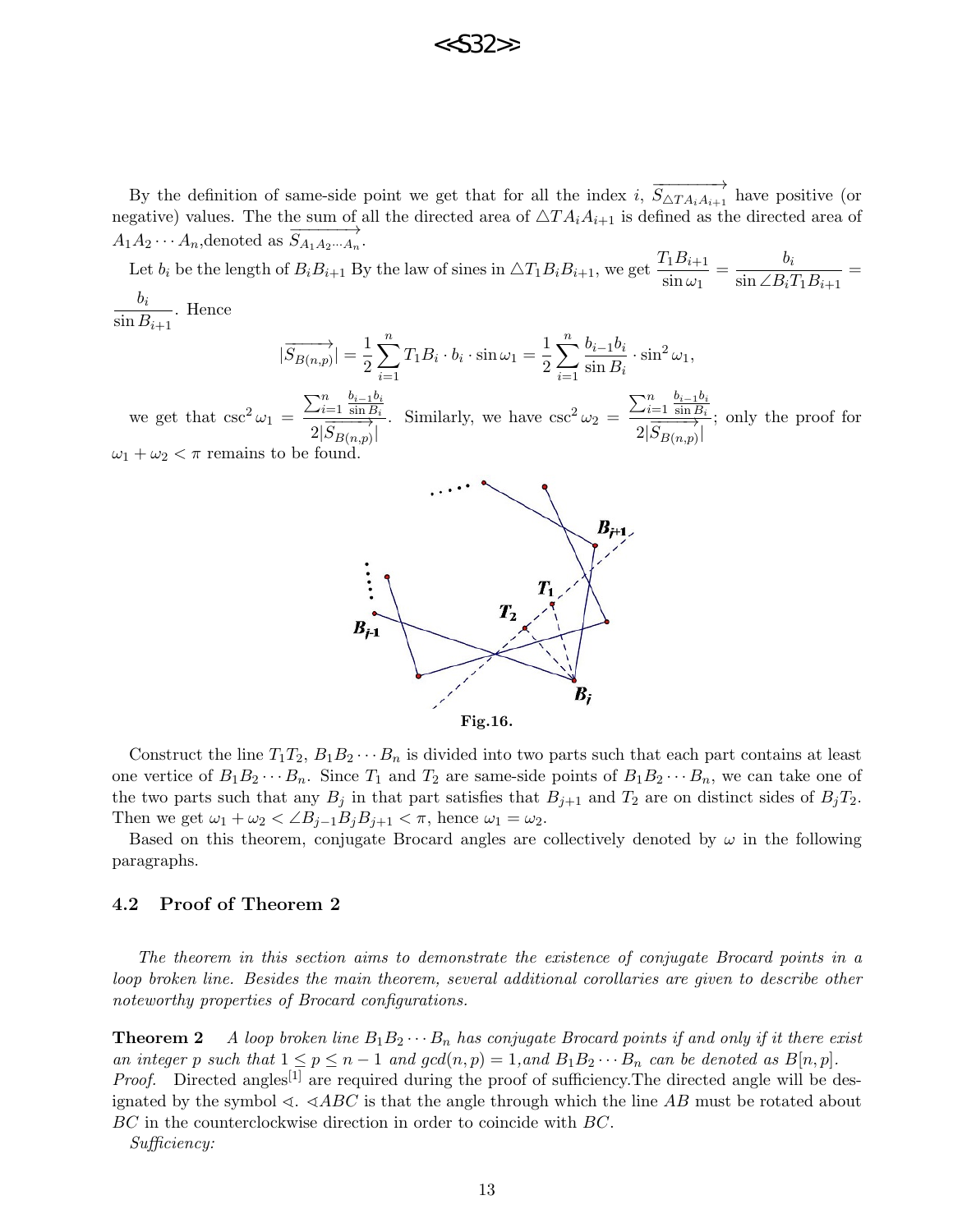



For a  $B[n, p]$ , let  $B_i D_i$  be the harmonic diagram and  $D_i$  on the circumcircle of  $B[n, p]$ ; and let K be the conjugate barycenter of  $B[n, p]$ . By Corollary 3.10, all the  $B_i D_i$  concurrent at K, where  $i = 1, 2, \cdots$ . Take  $M_i$  as the midpoint of  $B_i D_i$ , then  $OM_i \perp B_i D_i$ , thus  $O, M_1, M_2, \cdots, M_n, K$  are concyclic; let  $\Psi$  represent the circle they lie on.

Note that for any  $1 \leq i \leq n$ ,  $D_{i+1}B_iB_{i+1}B_{i+2}$  is a harmonic quadrilateral, producing:

$$
\triangleleft D_{i+1}B_iB_{i+1} = \triangleleft D_{i+1}B_iM_{i+1} = \triangleleft D_{i+1}B_{i+1}B_{i+2},
$$

hence the circle through  $M_{i+1}, B_i, B_{i+1}$  is tangent to  $B_{i+1}B_{i+2}$ .

Let  $T_1'$  be the intersection of the circles through  $M_1, B_n, B_1$  and  $M_2, B_1, B_2$ . Since  $\ll T_1'M_1K =$  $\triangleleft T_1'B_nB_1 = \triangleleft T_1'B_1B_2 = \triangleleft T_1'M_2K$ , we get  $T_1' \in \Psi$ .



Fig.18.

We then prove by induction that  $\langle T_1'B_{l-1}B_l \rangle = \langle T_1'B_lB_{l+1}$ , and  $T_1'$  $I'_1, M_{l+1}, B_l, B_{l+1}$  are concyclic. Give that the proposition already holds for  $l = 1$ , if we assume it holds for l, then  $T_1$  $j'_{1}, M_{l+1}, B_{l}, B_{l+1}$ are also concyclic. Therefore we get

$$
\begin{aligned} \triangleleft T_1'B_{l+1}B_{l+2} &= \triangleleft B_lB_{l+1}B_{l+2} - \triangleleft B_lB_{l+1}T_1' \\ &= \triangleleft B_lM_{l+1}K - \triangleleft B_lM_{l+1}T_1' \\ &= \triangleleft T_1'M_{l+1}B_{l+1} = \triangleleft T_1'B_lB_{l+1} \end{aligned}
$$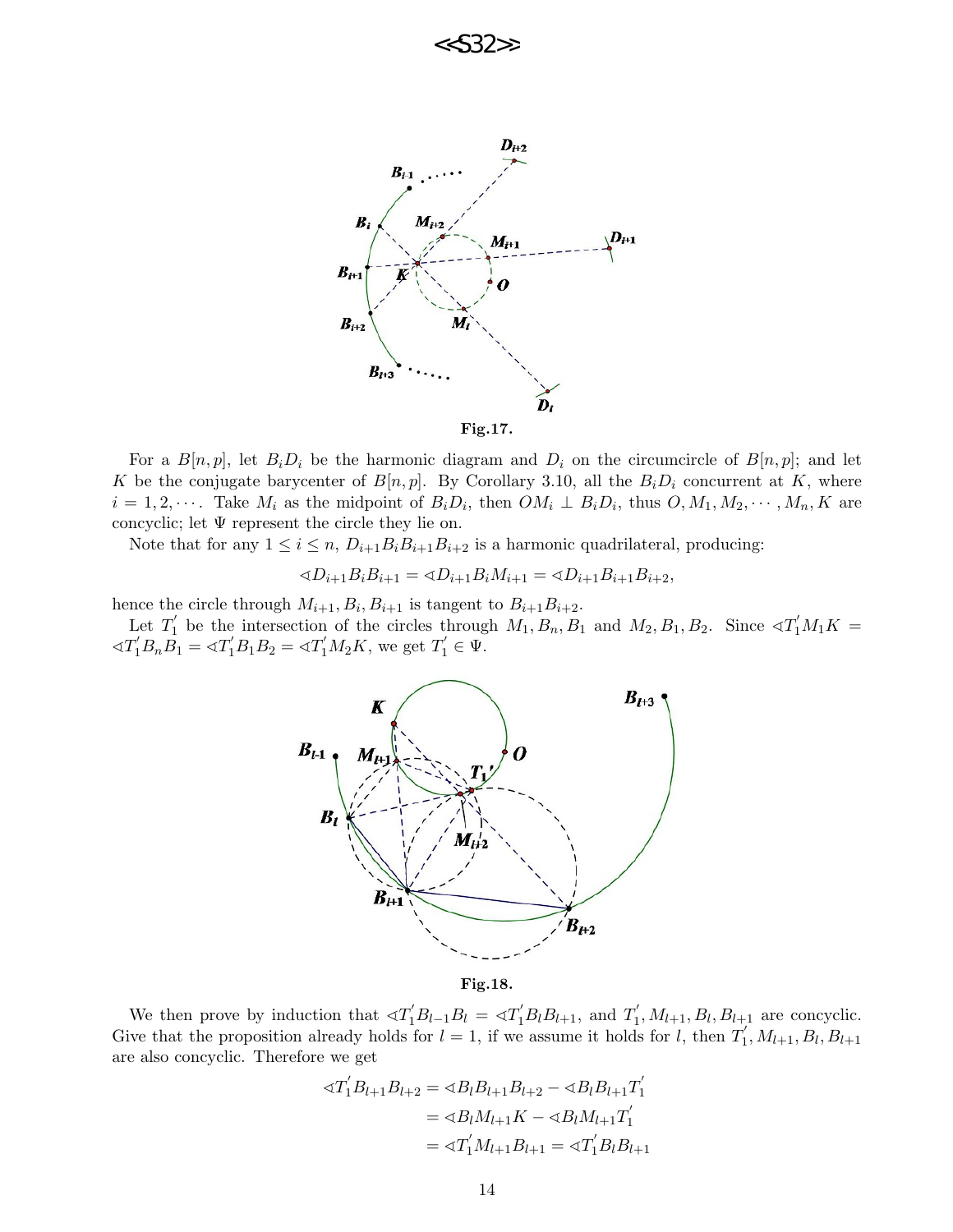

From  $\langle T_1'B_{l+1}B_{l+2} = \langle T_1'B_lB_{l+1} = \langle T_1'M_{l+1}K = \langle T_1'M_{l+2}K = \langle T_1'M_{l+2}B_{l+2} \rangle$  follows that  $T_1^{'}$  $I'_1, M_{l+2}, B_{l+1}, B_{l+2}$  are concyclic; the proposition holds for  $l+1$ .

Thus  $T_1'$  $j_1$  is the first Brocard point of  $B[n, p]$ . By replacing p with  $n - p$  in the above statement, we can imply that  $B[n, n-p]$  has the first Brocard point. The proof of sufficiency is then complete. Necessity:

First we need to prove the  $B_1B_2\cdots B_n$  is a  $B\{n,p\}.$ 



Lemma 4.1 Let  $B_l$ ,  $B_{l+1}$ ,  $B_{l+2}$ ,  $B_{l+3}$  be vertices of  $B(n, p)$ , if  $X_1$  and  $X_2$  satisfies

$$
\angle X_1B_lB_{l+1} = \angle X_1B_{l+1}B_{l+2} = \angle X_1B_{l+2}B_{l+3} = \omega,
$$
  

$$
\angle X_2B_{l+1}B_l = \angle X_2B_{l+2}B_{l+1} = \angle X_2B_{l+3}B_{l+2} = \omega,
$$

then  $B_l, B_{l+1}, B_{l+2}, B_{l+3}$  are concyclic.

*Proof.* Construct circle  $\Gamma_1$  through  $B_{l+1}, B_{l+2}$  and tangential to line  $B_{l+2}B_{l+3}$ ; and circle  $\Gamma_2$  through  $B_{l+1}, B_{l+2}$  and tangential to line  $B_l B_{l+1}$ . Let  $B_{l+2} B_{l+3}$  meet the circumcircle of  $B_l, B_{l+1}, B_{l+2}$  again at X, and it is obvious that  $X_1 \in \Gamma_1$ ,  $X_2 \in \Gamma_2$ . By the law of sines,

$$
\frac{X_1 B_{l+2}}{\sin \omega} = \frac{B_{l+1} B_{l+2}}{\sin \angle B_{l+1} X_1 B_{l+2}} = \frac{B_{l+1} B_{l+2}}{\sin B_{l+2}}
$$

$$
\frac{X_2 B_{l+1}}{\sin \omega} = \frac{B_{l+2} B_{l+1}}{\sin \angle B_{l+2} X_2 B_{l+1}} = \frac{B_{l+2} B_{l+1}}{\sin B_{l+1}}
$$

Hence  $\frac{X_1B_{l+2}}{X_1B}$  $\frac{X_1B_{l+2}}{X_2B_{l+1}} = \frac{B_lB_{l+2}}{B_{l+1}X}$  $\frac{B[Dl+1]}{B_{l+1}X}$ . From  $\angle X_1B_{l+2}B_l = \angle XB_{l+1}X_2$  follows  $\triangle X_1B_{l+2}B_l \backsim \triangle X_2B_{l+1}X$ . Thus  $\angle B_{l+2}X\bar{X}_{2} = \angle X_{1}B_{l}^{T}B_{l+1} = \omega$ , then  $X \equiv B_{l+3}$ , thus  $B_{l}, B_{l+1}, B_{l+2}, B_{l+3}$  are concyclic.

By Theorem 1, the conjugate Brocard angles of  $B_1B_2 \cdots B_n$  are equal. By Lemma 4.1 we get that the  $B_1B_2 \cdots B_n$  is inscribed in a circle. Therefore it can be denoted as a  $B\{n, p\}$ .

Contrarily, we assume that for any p,  $B_1B_2\cdots B_n$  can be noted as a  $B\overline{\{n,p\}}$  but not a  $B\{n,p\}$ . Then for any p an integer  $1 \leq k \leq n$  can be found that arcs  $\overline{B}_{k-1}\overline{B}_k$  and  $\overline{B}_k\overline{B}_{k+1}$  contains different numbers, x and y respectively, of points in  $A(n)$ . Without sacrificing generalizability, assume  $x < y$ . By corresponding the points on the arcs, there exists a  $B_j$  in  $\overline{B_kB_{k+1}}$  that satisfies  $\overline{B_{k-1}B_k} \subseteq \overline{B_{j-1}B_j}$ . For the latter case, we can see that  $T_1$  is not a same-side point of  $B(n, p)$ . For the former one, we have  $\angle T_1B_{j-1}B_j < \angle T_1B_{k-1}B_k$ , which leads to a contradiction. Thus  $B_1B_2 \cdots B_n$  is a  $B\{n, p\}$ .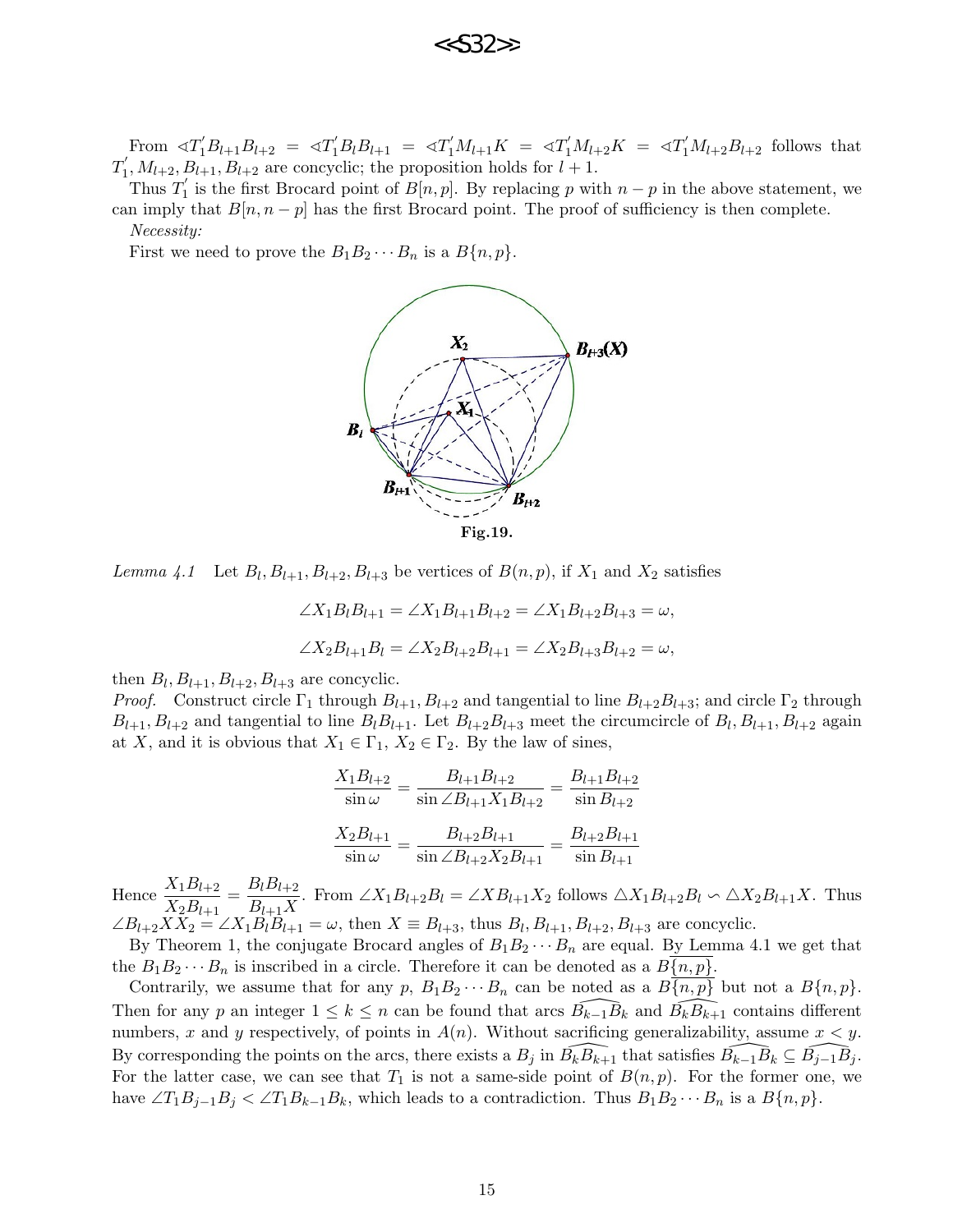



By Corollary 3.12, take a proper integer  $1 \leq k \leq n$  and point  $S_1$  on the plane, construct  $I(S_1)$ :  $B_i \to B'_i$  $i, T_1 \to T_1'$  $B'_{1}, \odot O \rightarrow \odot O'$  such that  $B'_{k}B'_{k+1} = B'_{k+1}B'_{k+2} = B'_{k+2}B'_{k+3}$ . Construct  $S' = J(\bigcirc O', T'_1)$ , rotate  $S'$  by  $\triangleleft B'_k O' B'_k$  $\int_{k+1}^{t}$  around  $O'$ , and denote the point after rotation

by  $S''$ . Next we shall prove that  $S''$  is actually the inversion center.

For any  $1 \leq i \leq n$ , by the basic properties of inversion,

$$
\angle T_1 B_i B_{i+1} = \angle T_1 B_{i+1} B_{i+2}
$$

 $\Leftrightarrow B_{i+1}B_{i+2}$  is tangent to the circle through  $T_1, B_i, B_{i+1}$ 

 $\Leftrightarrow$  the circle through  $S_1, B_{i+1}', B_{i+2}'$  is tangent to the one through  $T_1'$  $p'_{1}, B'_{i}, B'_{i+1}.$ 



The circle that passes through  $B'_{i+1}, B'_{i+2}$  and is tangent to the circle through  $T'_1$  $j'_{1}, B'_{i}, B'_{i+1}$  is denoted by  $\sum_i$ .It is easy to know that  $\sum_i$  is unique. Then  $S_1$  is one of the intersections of  $\sum_k$  and  $\sum_{k+1}$ which is apart from  $B'_{k+1}$  and can be uniquely determined.

Note a conclusion. Let  $A, B, C$  lie on  $\odot O$  and B be the midpoint of  $\widehat{AC}$ . Construct  $\triangle OAM$ inversely similar<sup>5</sup> to  $\triangle ONB$ , then the circle through A, M, B is tangent to the circle through C, N, B.

<sup>&</sup>lt;sup>4</sup>The angle size and rotation direction are required to be the same as the directed angle.

<sup>5</sup>Two figures are said to be inversely similar if all the corresponding angles are equal but are described in opposite senses.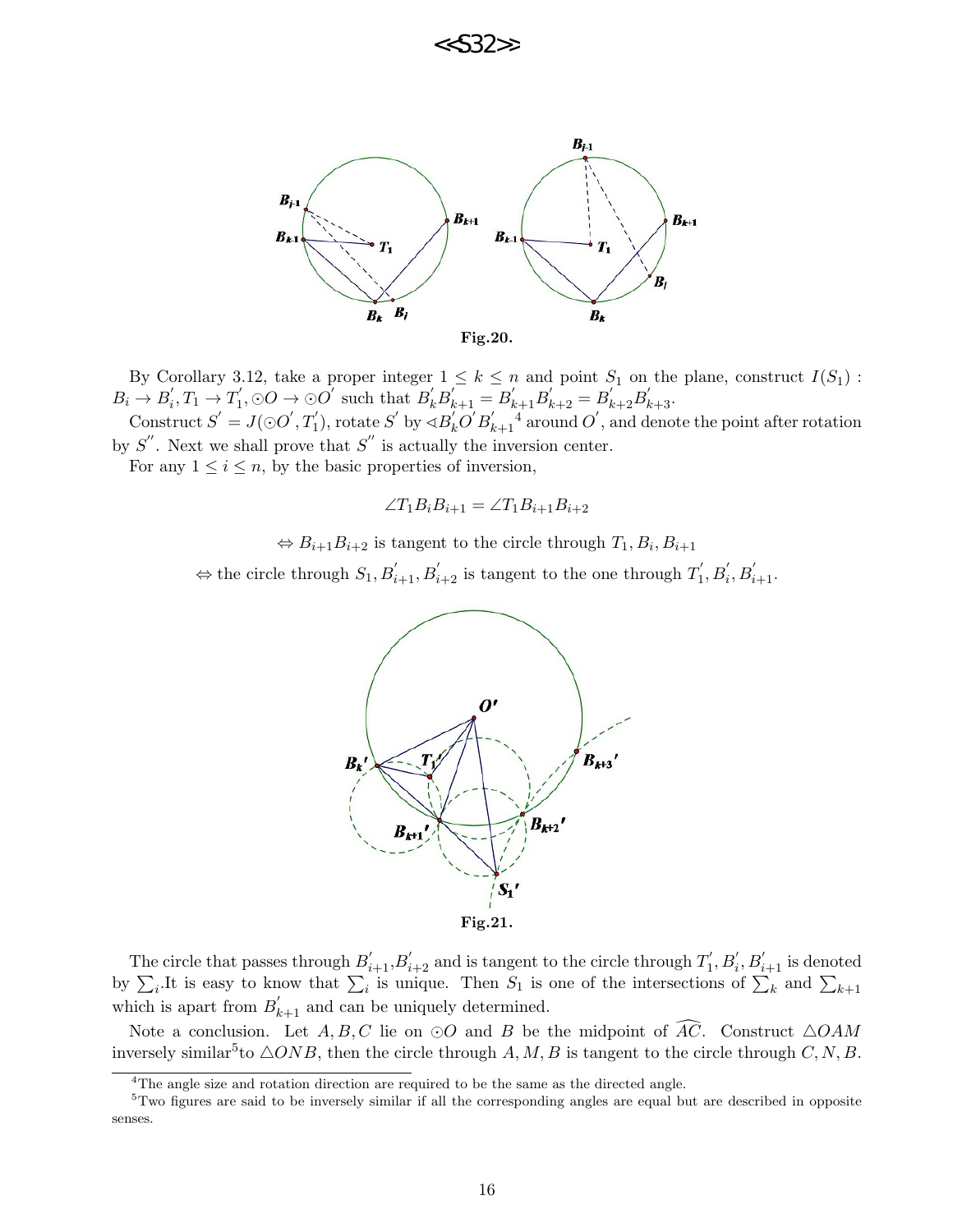



We can see that  $\triangle O^{'}B_{k+1}^{'}T_1^{'}$  $\mathbf{p}'_1$  and  $\triangle O^{'}S^{''}B^{'}_{k+2}$  are inversely similar, as are  $\triangle O^{'}B^{'}_{k+2}T^{'}_1$  $S'_{1}$  and  $\triangle O'S''B'_{k+3}$ . From the conclusion above it follows that  $S'' \in \sum_k S'' \in \sum_{k+1}$ . Hence  $S'' \equiv S_1$ .

We claim that the  $B'(n, p)$  is a  $B'(n, p)$ . Take  $C_{k+4}$  on the arc  $\widehat{B'_{k+3}B'_{k+2}}$  such that  $B'_{k+3}C_{k+4}$  $B_{k+2}'B_{k+3}'$ , from the conclusion above we imply that the circles through  $T_1'$  $S_1', B_{k+2}', B_{k+3}'$  and  $S'', B_{k+3}', C_{k+4},$ respectively, are tangent. Note that  $\sum_{k+3}$  and  $\odot O'$  have a unique intersection other than  $B'_{l+3}$ , thus  $C_{k+4} \equiv B'_{k+4}$ , then  $B'_{k+3}B'_{k+4} = B'_{k+2}B'_{k+3}$ .

By similar argument we can complete the proof by induction. Theorem 3.4 demonstrates that the  $B\{n, p\}$  is a  $B[n, p]$  and we complete the prove of necessity.

**Corollary 4.2** Rotate  $J(\odot O', T'_1)$  by  $\frac{2p\pi}{n}$  around O' in counterclockwise direction,it will be coinciding with  $S_1$ .

Corollary 4.3  $\omega = \frac{n-2p}{2}$  $\frac{-2p}{2n}\pi - \angle O'S_1T_1' = \frac{n-2p}{2n}$  $\frac{(-2p)}{2n}\pi - \angle OS_1T_1$ . Herein  $p < \frac{n}{2}$  $\frac{1}{2}$ . **Corollary 4.4**  $\angle T_1O\overline{T_2} = 2\omega$ ,  $OT_1 = OT_2^{2\omega}$  By means of directed angle, we get  $\triangleleft T_1OT_2 =$ 

 $2\triangleleft T_1B_iB_{i+1}.$ 

Combining this with Theorem 3.4, we have the corollary below, linking harmonic n−point range to loop broken lines which has conjugate Brocard points. We also demonstrate geometric methods to construct them.

**Corollary 4.5** By constructing an inversion on  $A'(n)$ , we can get all possible loop broken line which has conjugate Brocard points.

**Corollary 4.6** Let T be an arbitrary point inside  $\odot$ O and  $B_k$  be any point on  $\odot$ O. For integer p of  $1 \leq p \leq n-1$  and  $gcd(n, p) = 1$ , there exist a unique  $B[n, p]$  that lies on  $\odot O$  and contains  $B_k$ , with T being its first Brocard point.

#### 4.3 Proof of Theorem 3

In this section we simply investigate common conjugate Brocard points of several loop broken lines, which are defined as Brocard points of q-period loop broken lines.

**Definition 4.7** If there exists a point T such that T is a same-side point of each of the q loop broken lines  $B_1(n, p), B_2(n, p), \cdots, B_q(n, p)$ , then these q loop broken lines are collectively called a q-period loop broken line, denoted by  $B(n, p, q)$ . T is called a common same-side point of  $B(n, p, q)$ . Each of the broken lines is referred to as a *period* of  $B(n, p, q)$ .

**Definition 4.8** For a  $B(n, p, q)$ , one of its common same-side points  $T_1$  is called the *first Brocard* point if  $\angle T_1B_iB_{i+1} = \omega_1$  is valid for all  $1 \leq i \leq n$  in each period;  $\omega_1$  is called the *first Brocard angle.*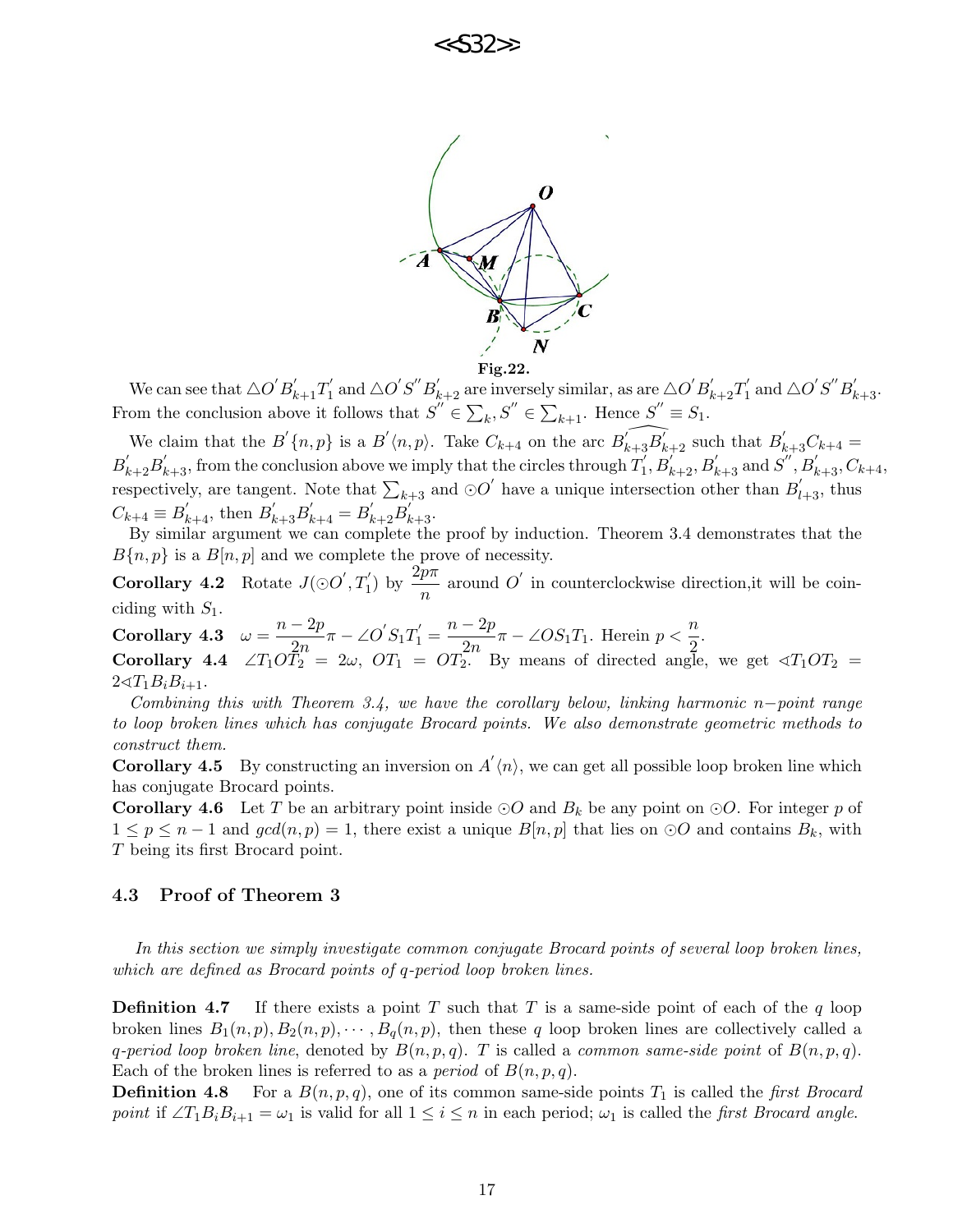

Similarly, one of its common same-side points  $T_2$  is called the second Brocard point if  $\angle T_2A_iA_{i-1}$  =  $\omega_2$  is valid for all  $1 \leq i \leq n$  in each period;  $\omega_2$  is called the second Brocard angle.

If a  $B(n, p, q)$  has both the first and the second Brocard points  $T_1$  and  $T_2$ , then they are collectively called the conjugate Brocard points of  $B(n, p, q)$ ;  $\omega_1$  and  $\omega_2$  are collectively called the *conjugate Brocard* angles.

**Theorem 3** For an integer p such that  $1 \leq p \leq n-1$  and  $gcd(n,p) = 1$ , if each period of a  $B(n,p,q)$  has conjugate Brocard points and can be denoted as a  $B_i[n,p]$ , then  $B(n,p,q)$  has conjugate Brocard points if and only if the conjugate Brocard points and circumcircle of each period coincide. Proof.

#### Sufficiency:

Suppose all the period of  $B(n, p, q)$  are inscribed in  $\odot O$ , all the conjugate Brocard points coincide at  $T_1$  and  $T_2$ . By Corollary 4.4 we know that the Brocard angle of each period is  $\frac{1}{2} \angle T_1OT_2$ .  $T_1$  and  $T_2$  are then the conjugate Brocard points of  $B(n, p, q)$ .

Necessity:

We may assume that  $p < \frac{n}{2}$ . Note that the conjugate Brocard point of  $B(n, p, q)$  is also the conjugate Brocard point of any of its periods. Hence the conjugate Brocard points of each period coincide at  $T_1$ and  $T_2$ . By Corollary 4.4, considering directed angles, we then establish that the circumcenter of each period coincides.

From Corollary 4.2 we know that for the first isodynamic point in each period  $S_1T_1 = S_1T_2$  $y'_2$  is valid. By Corollary 4.3 ,we have

$$
\angle O S_1 T_1 = \frac{n - 2p}{2n} \pi - \omega_1.
$$



Hence for each period, its  $S_1$  can be determined by the intersection of the perpendicular bisector of  $T_1T_2$  and a circle through  $O, T_1$ . Thus all the periods of  $B(n, p, q)$  share a common isodynamic point. Construct  $I(S_1) : T_1 \to T_1'$  $\gamma'_1, \odot O \rightarrow \odot O'$ . By Corollary 4.2,  $\angle S_1O'T'_1 = \frac{2p\pi}{r}$  $\frac{P^n}{n}$ .

By Corollary 4.2, rotating  $J(\odot O', T'_1)$  by  $\frac{2p\pi}{n}$  around O' in an anticlockwise direction will be coinciding with  $S_1$ , the position of  $O'$  and the radius of  $\odot O'$  are determined by  $S_1$  and  $T_1'$  $i<sub>1</sub>$ . Therefore we know that the radius of the circumcircle for each period are equal. The proof is complete.

To end this chapter, we provide a kind of loop broken line with a first Brocard point that does not have conjugate Brocard points, in order to demonstrate the value of our results.

**Construction** Let O be the centre of an  $A\langle n \rangle$ . Take a point  $X_1$  on line  $A_1A_2$  such that  $A_1X_1 >$  $A_1A_2$ . Draw a series of triangles  $\triangle OA_1X_1, \triangle OX_1X_2, \triangle OX_2X_3, \cdots, \triangle OX_{n-3}X_{n-2}$  directly similar to each other. Next we hope to construct a loop broken line  $A_1X_1X_2\cdots X_{n-1}$  with a first Brocard point. Let  $\omega_1 = \angle OX_1A_1$ , let c be the circle such that for a point B on c,  $\angle OBX_{n-2} = \omega_1$ . Let  $A_1D$  be the ray such that  $\angle OA_1D = \omega_1$ . If c and  $A_1D$  intersects then we can take  $X_{n-1}$  as one of